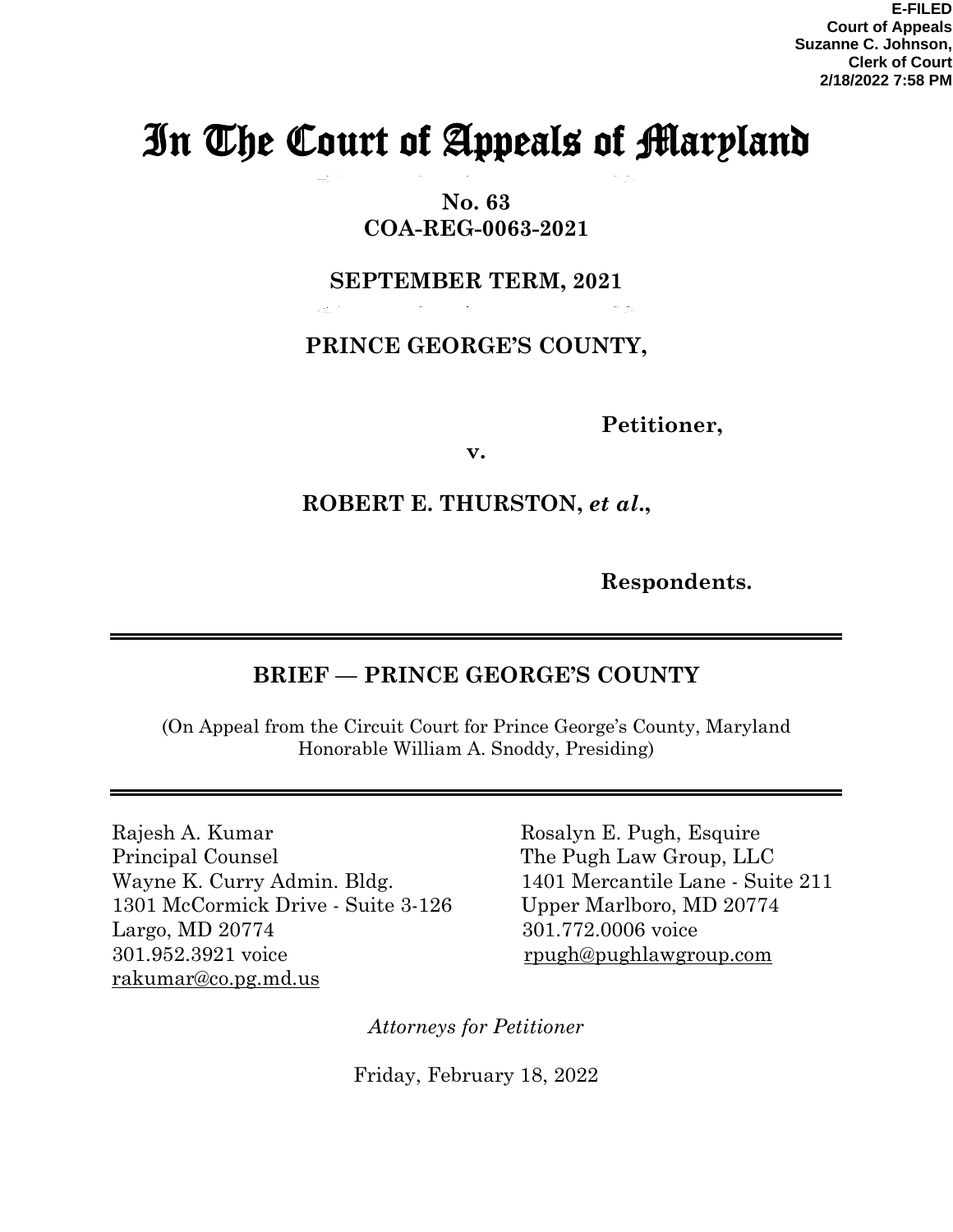# **TABLE OF CONTENTS**

| $\mathbf{I}$ .<br>IS A RESOLUTION, HAVING THE FORCE AND EFFECT<br>OF LAW, A VALID MEASURE TO ADOPT A DECENNIAL<br>COUNTY COUNCIL REDISTRICTING PLAN? 3                                                                 |  |
|------------------------------------------------------------------------------------------------------------------------------------------------------------------------------------------------------------------------|--|
|                                                                                                                                                                                                                        |  |
|                                                                                                                                                                                                                        |  |
|                                                                                                                                                                                                                        |  |
| B. THE 2012 AMENDMENT TO SECTION 305 OF THE<br>CHARTER AUTHORIZED THE COUNTY COUNCIL TO<br>PASS ANOTHER LAW BY RESOLUTION TO CHANGE<br>THE COMMISSION'S PROPOSAL UPON NOTICE AND                                       |  |
| C. THE 2002 AND 2012 AMENDMENTS TO SECTION 305<br>OF THE CHARTER HARMONIZED REDISTRICTING<br>PROCEDURES TO ALIGN WITH STATE LAW TO<br>AUTHORIZE THE COUNTY COUNCIL TO PASS A<br>RESOLUTION TO ADMINISTER AND IMPLEMENT |  |
|                                                                                                                                                                                                                        |  |
| CERTIFICATION OF WORD COUNT AND COMPLIANCE WITH                                                                                                                                                                        |  |
|                                                                                                                                                                                                                        |  |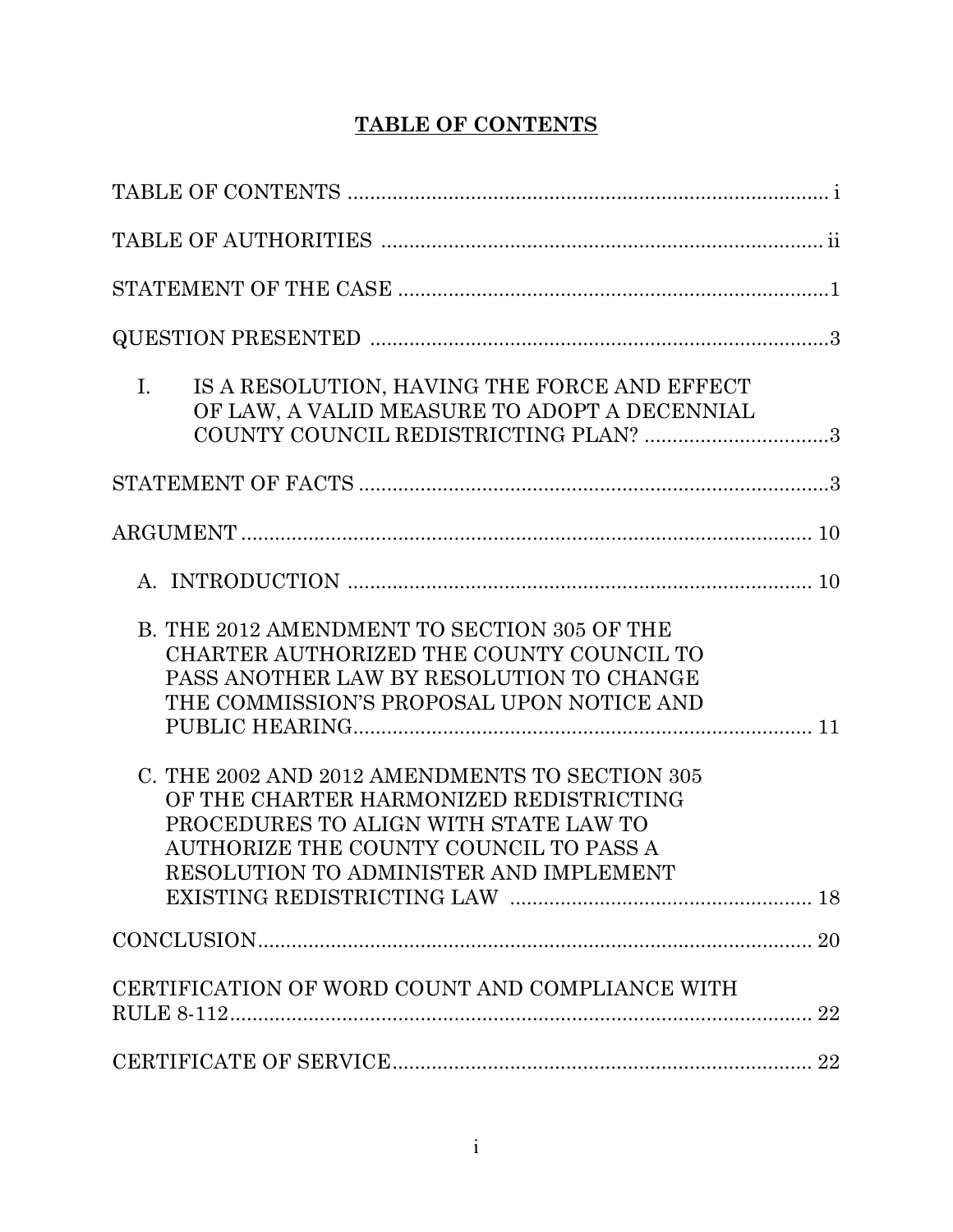# **TABLE OF AUTHORITIES**

# **CASES**

| Harford County v. Board of Supervisors, 272 Md. 33, 321 A.2d 151        |  |
|-------------------------------------------------------------------------|--|
|                                                                         |  |
|                                                                         |  |
| Mayor & City Council of Baltimore v. Hackley, 300 Md. 277,              |  |
| Scull v. Montgomery Citizens League, 249 Md. 271, 239 A.2d 92 (1968) 19 |  |
| Smigiel v. Franchot, 410 Md. 302, 978 A.2d 687 (2009) 13                |  |

# **STATUTES AND OTHER AUTHORITY**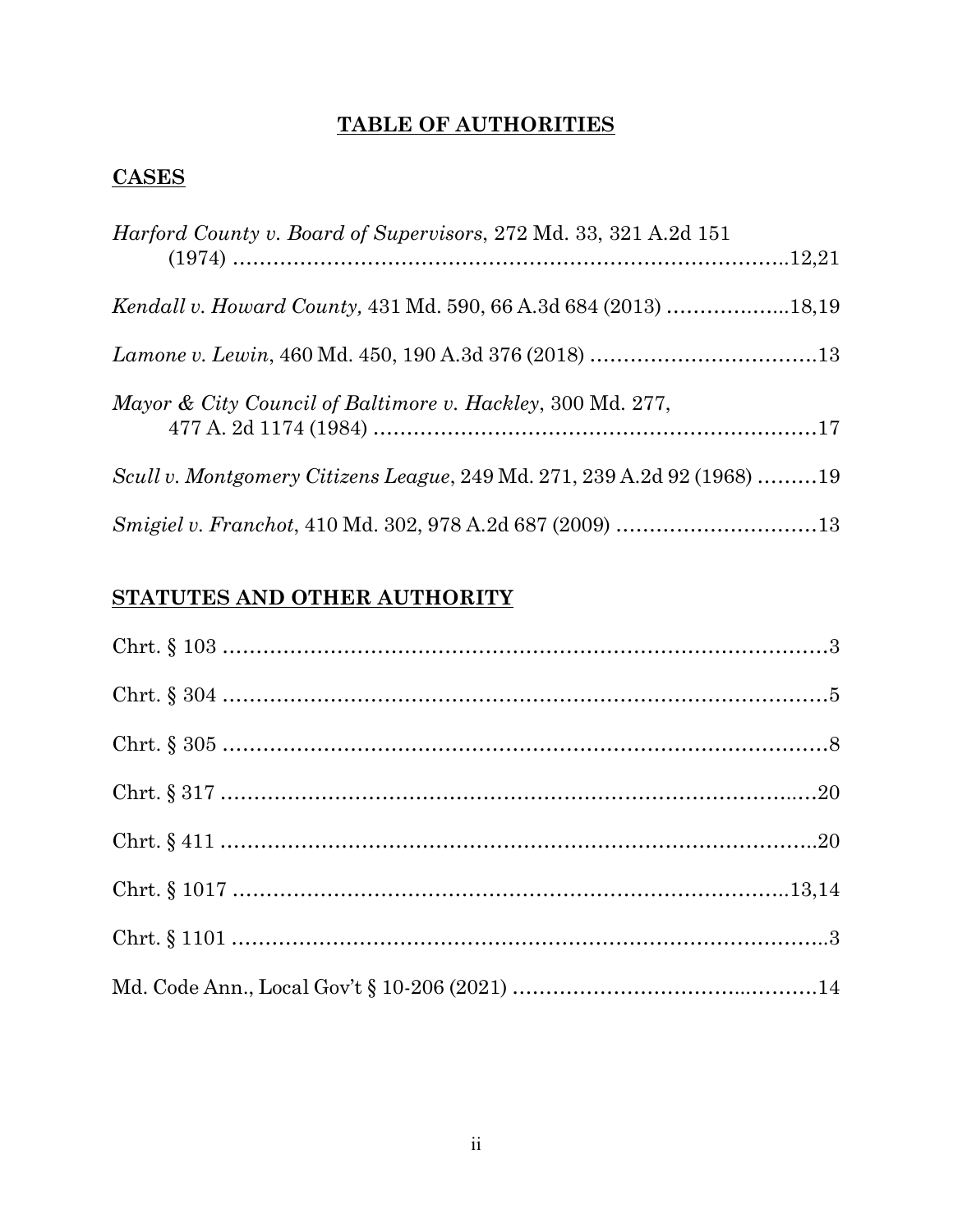#### **STATEMENT OF THE CASE**

#### **Nature of the Case**

This case involves Section 305 of the Prince George's County Charter, which outlines ministerial and administrative redistricting procedures that the County Council must follow every 10-years to re-establish boundaries of Council districts. At issue here is the *final* redistricting procedure in § 305, which requires a redistricting plan to be adopted by resolution of the County Council upon notice and public hearing. On November 16, 2021, after notice and public hearing, the Council adopted Council Resolution (CR)123-2021, which embodied the Council's redistricting plan changing the proposal submitted by the Redistricting Commission. The resolution was transmitted (upon adoption) to the Board of Elections for further administrative action. App 13.

#### **Course of Proceedings**

On Monday, January 24, 2022 (sixty-nine days after CR-123-2021 was adopted and transmitted to the Board of Elections) Respondents<sup>[1](#page-3-0)</sup>

<span id="page-3-0"></span><sup>1</sup> Respondents are Robert E. Thurston of College Park, Stephanie Stullich of College Park, John D. Perkins of Beltsville, and Stanley Holmes of Suitland. App 18.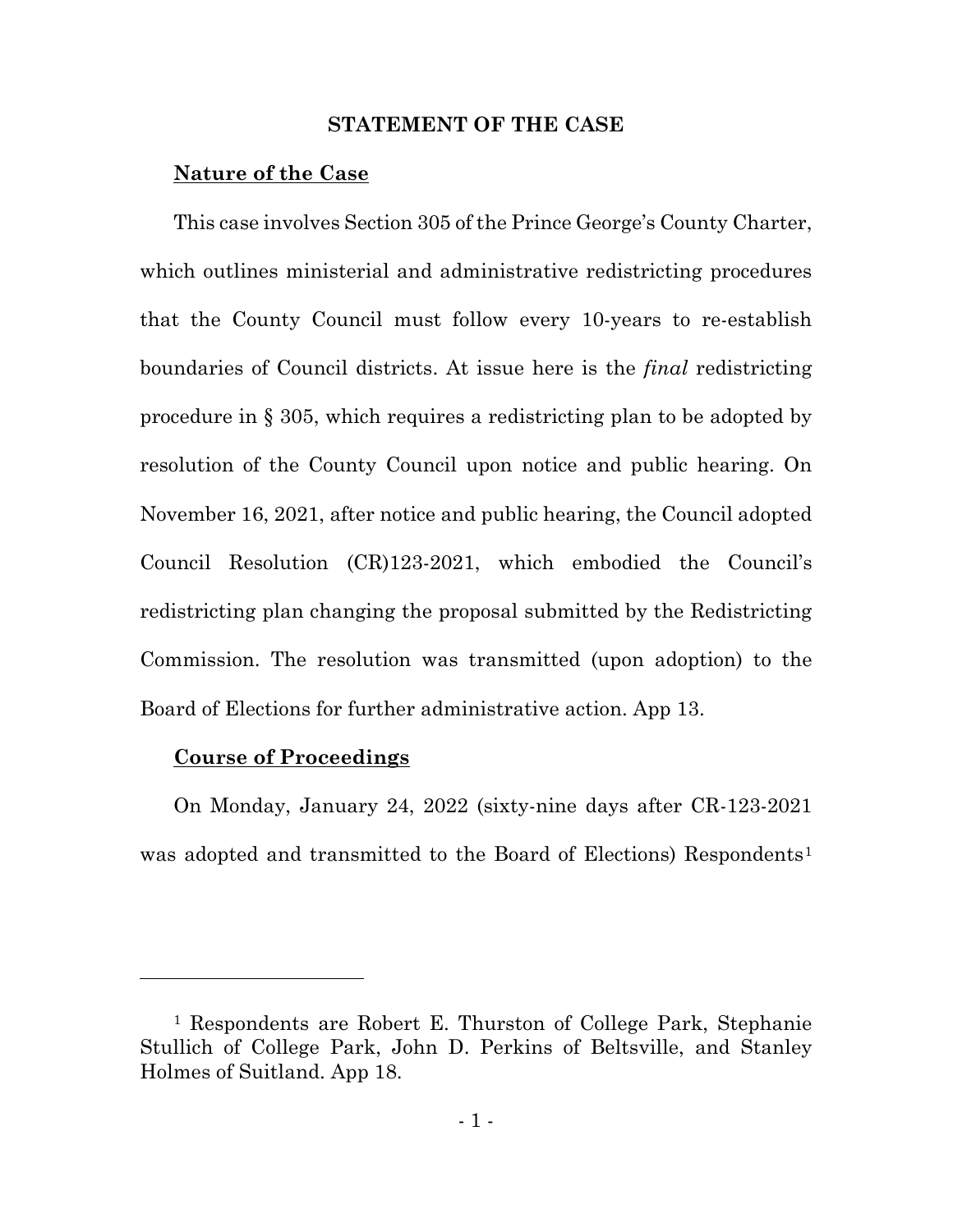filed an emergency complaint<sup>[2](#page-4-0)</sup> in the Circuit Court for Prince George's County.

On Friday, January 28, 2022, the case was scheduled for a TRO hearing before the Honorable William A. Snoddy. App 60. When the TRO hearing commenced, Judge Snoddy converted the TRO hearing to a full hearing on the merits. App 62. Judge Snoddy issued a written Order and Declaration on Monday, January 31, 2022. App 124.

On Tuesday, February 1, 2022, the County filed an appeal. App 126. The Court of Special Appeals docketed the appeal the same day. App 134. The County filed a petition for writ of certiorari in this Court at 12:50 am on Monday, February 7, 2022, which was followed by an emergency motion for expediated relief at 8:18 am on Tuesday, February 8, 2022. App 136. Respondents filed an answer to the petition and opposition to the County's emergency motion for expedited relief on Wednesday, February 9, 2022. App 154.

The Court granted the County's petition on Friday, February 11, 2022, and ordered that the case be transferred to the regular docket as

<span id="page-4-0"></span><sup>2</sup> The complaint was styled as an "(Emergency) Verified Complaint for Declaratory Judgment and Writ of Mandamus and For Temporary Restraining Order and Preliminary Injunctive Relief." App 18.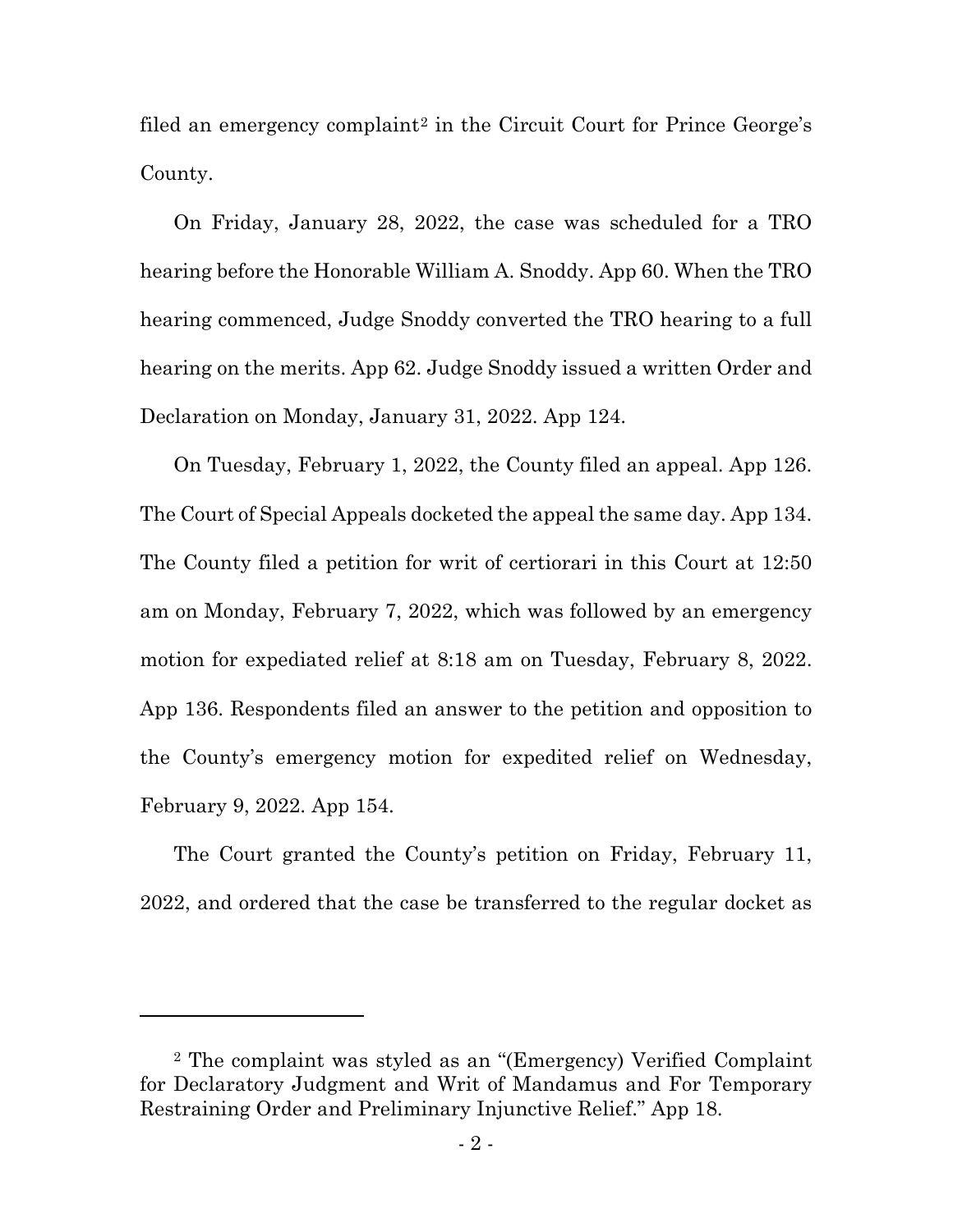## No. 63, September Term, 2021 (COA-REG-0063-2021). App 167, *[Prince](about:blank)*

*George's County v. [Thurston](about:blank)*, 2022 Md. LEXIS 55.

## **QUESTION PRESENTED**

## **I. Is a Resolution, having the force and effect of law, a valid measure to adopt a decennial County Council Redistricting Plan?**

## **STATEMENT OF FACTS**

## **A. Existing Redistricting Law Already In Force And Effect**

## • **Charter § 1101 — Effective Date of Charter**

Prince Georgians adopted the Charter on November 3, 1970. Chrt. § 1101. At that time, boundaries and the County seat were required to remain as they were at the time the Charter took effect unless otherwise changed in accordance with law. Chrt. § 103.

## • **Charter § 305 — Redistricting Procedure**

Section 305 of the Charter deals exclusively with ministerial and administrative redistricting procedures by which Council boundaries are to be reestablished.[3](#page-5-0) Over time, § 305 was amended pursuant to Charter

<span id="page-5-0"></span><sup>3</sup> In accordance with the Charter, the County's Redistricting process is a hybrid, in that the Council shares redistricting authority with a commission. From its inception, the plain language of § 305 exempted this redistricting process from the veto powers granted to the executive in § 411 of the Charter.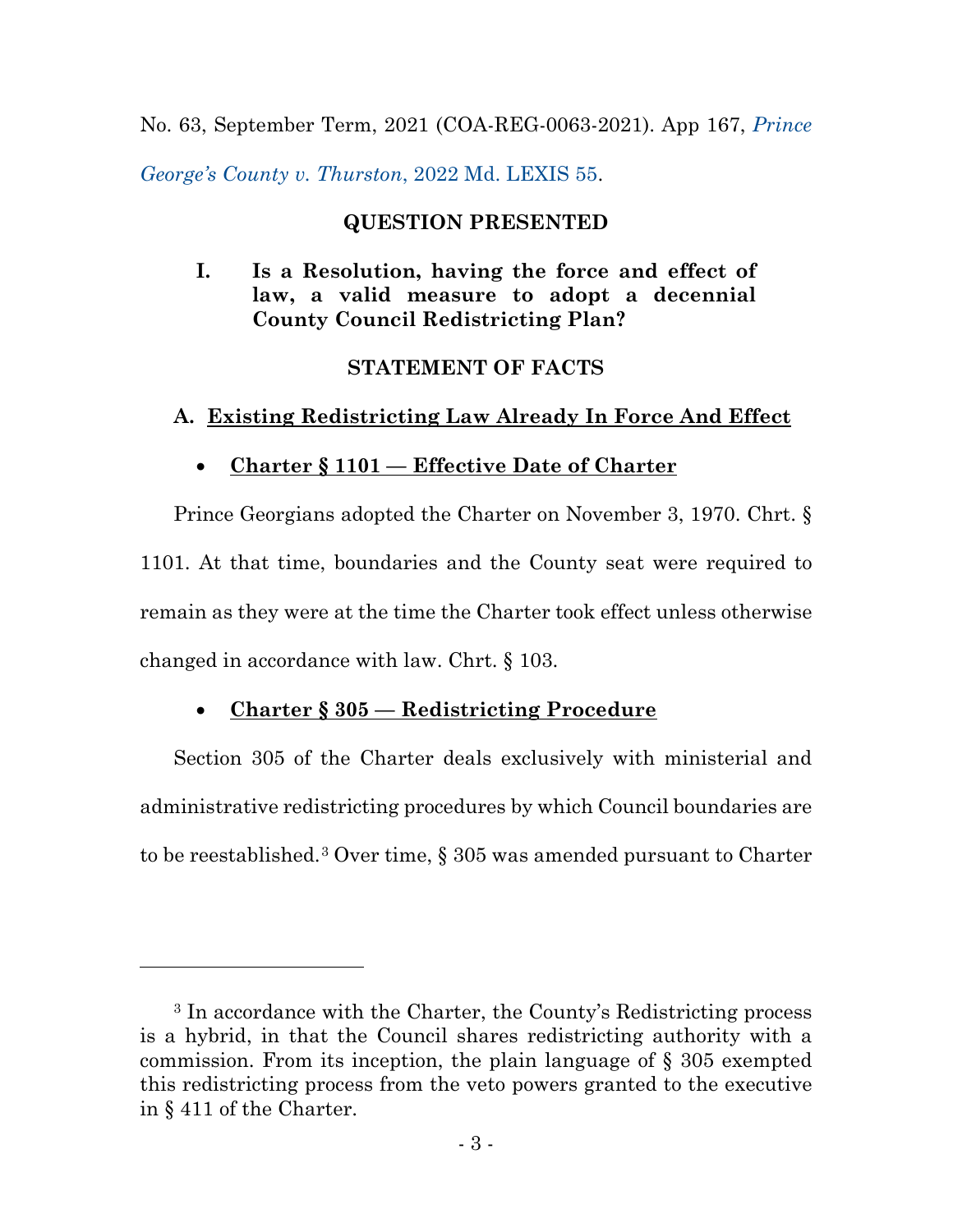amendments ratified in 1974 (CB-92-1974), 2002 (CB-69-2002), and 2012

 $(CB-55-2012).4$  $(CB-55-2012).4$ 

## **1974 Amendment of § 305**

After CB-92-1974 was ratified on November 5, 1974, § 305 was

amended as follows:

The boundaries of Council districts shall be reestablished in 1972 and every tenth year thereafter. Whenever district boundaries are to be reestablished the Council shall appoint, not later than February 15 of the year prior to the year in which redistricting is to be effective, a commission on redistricting, composed of two members from each political party chosen from a list of five names submitted by the Central Committee of each political party which polled at least fifteen percent of the total vote cast for all candidates for the Council in the immediately preceding regular election. The Council shall appoint one additional member of the Commission. The Commission shall, at its first meeting, select one of its members to serve as chairman. No person shall be eligible for appointment to the Commission if he holds any elected office. By October 1 of the year prior to the year in which redistricting is to be effective, the Commission shall prepare, publish, and make available a plan of Council districts and shall present that plan, together with a report explaining it, to the Council. The plan shall provide for Council districts that are compact, contiguous, and equal in population. No less than fifteen calendar days and no more than thirty calendar days after receiving the plan of the Commission, the Council shall hold a public hearing on the plan. If within seventy calendar days following presentation of the Commission's plan no other law reestablishing the boundaries of the Council districts has

<span id="page-6-0"></span><sup>4</sup> Underscoring indicates language added to existing law. [Brackets] indicate language deleted from existing law. Asterisks \*\*\* indicate intervening existing Code provisions that remain unchanged.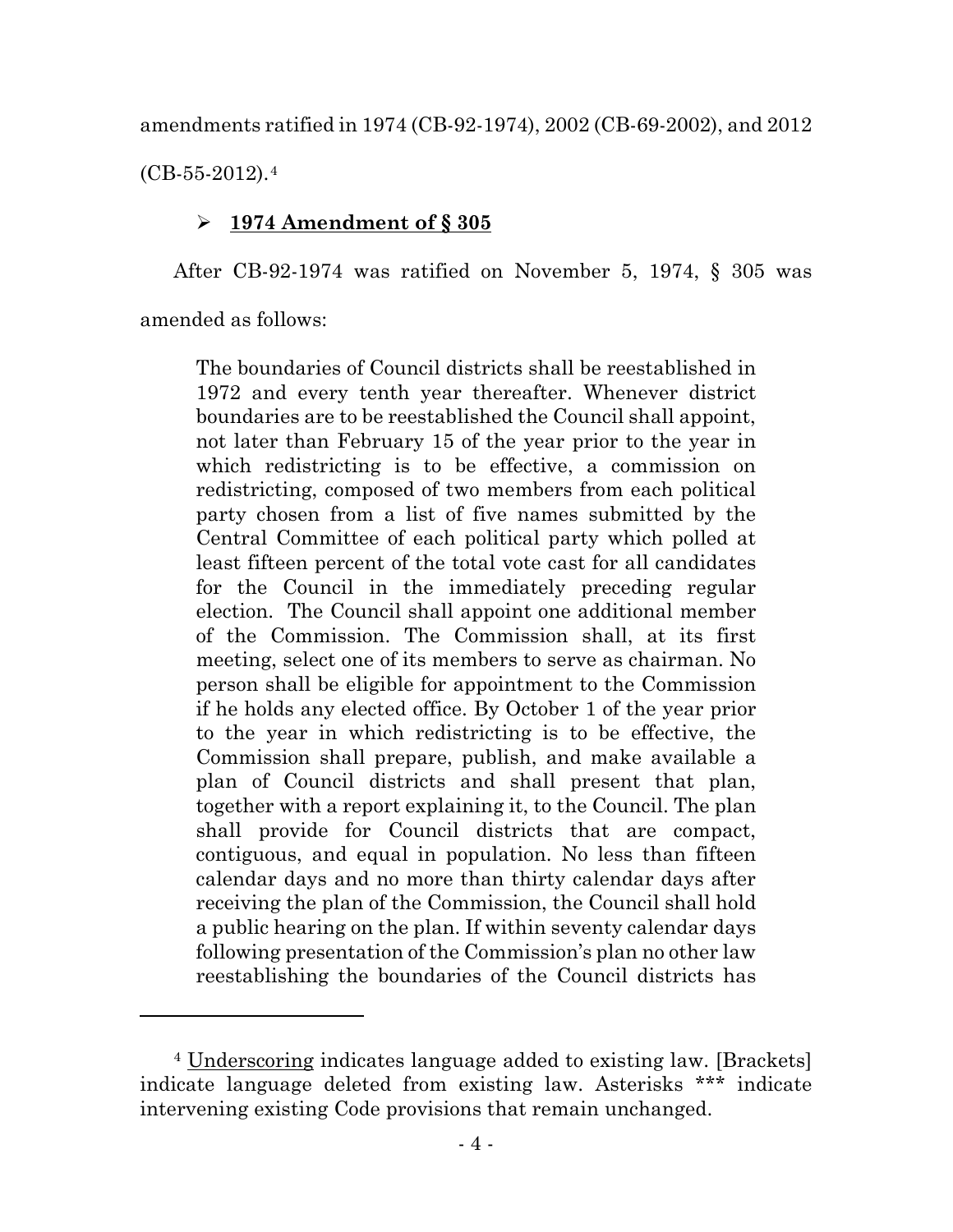been enacted, then the plan, as submitted, shall become law**, as an act of the Council, subject to Sections 320 and 321 of this Charter.** (Emphasis added). App 170.

Also of note, § 304 of the Charter, which was ratified by petition in

1980, provides for the establishment of nine Council districts as follows:

# • **Charter § 304 — Council Districts**

(a) Prince George's County is hereby divided into nine Council districts.

(b) The boundaries of the Council districts shall be established **pursuant to the provisions of Section 305 of this Charter** prior to the filing dates for the 1982 General Election to become effective on noon of the first Monday in December 1982 (Emphasis added). Chrt. § 304.

## **2002 Amendment of § 305**

On November 5, 2002, CB-69-2002 was ratified, amending § 305, to

address the timing of the decennial redistricting process as follows:

The boundaries of Council districts shall be reestablished in 1982 and every tenth year thereafter. Whenever district boundaries are to be reestablished the Council shall appoint, not later than **[February 15] February 1** of the year prior to the year in which redistricting is to be effective, a commission on redistricting, composed of two members from each political party chosen from a list of five names submitted by the Central Committee of each political party which polled at least fifteen percent of the total vote cast for all candidates for the Council in the immediately preceding regular election. The Council shall appoint one additional member of the Commission **[. The Commission shall, at its first meeting, select one of its members to] who** shall serve as chairman. No person shall be eligible for appointment to the Commission if he holds any elected office. By **[October 1] September 1** of the year prior to the year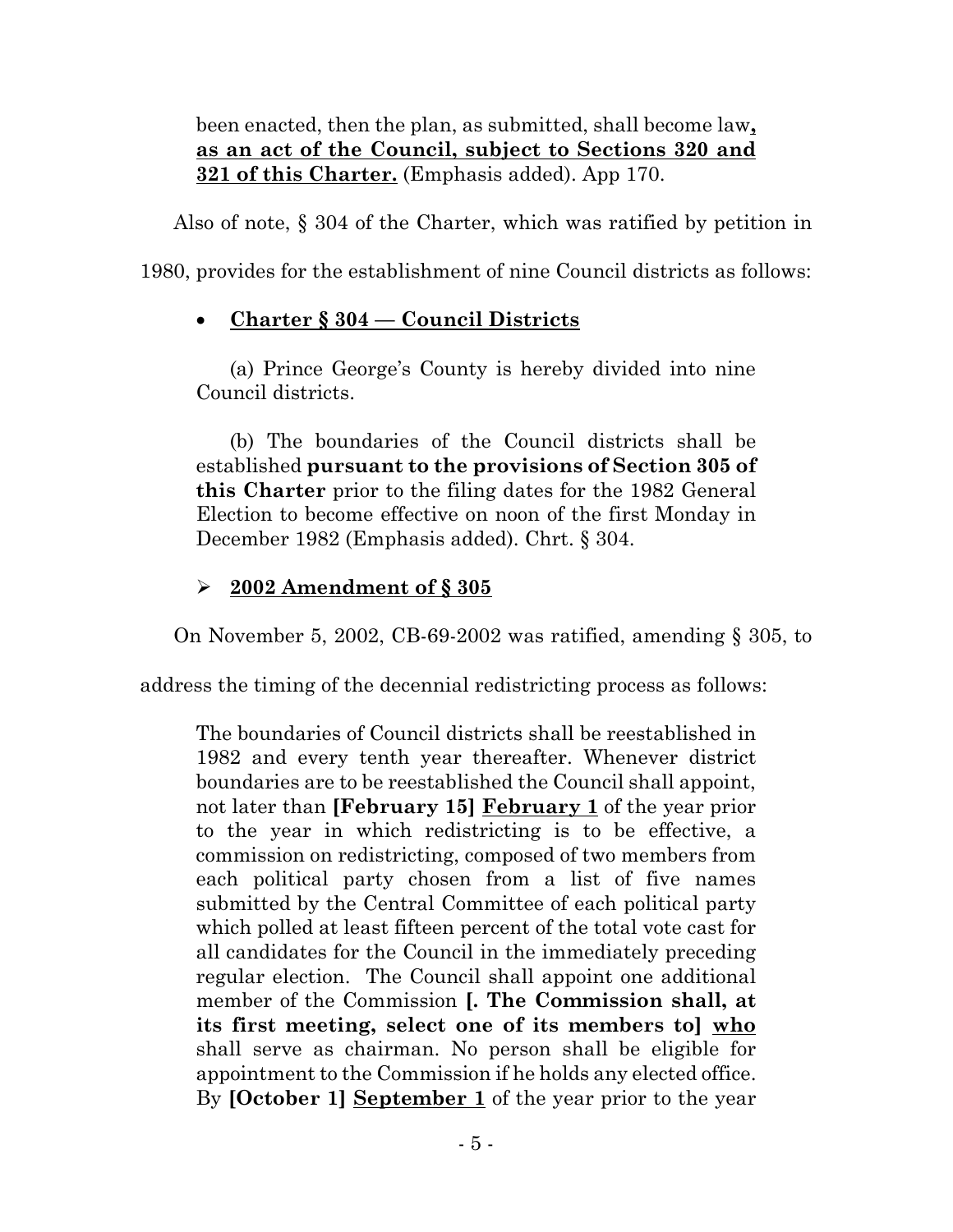in which redistricting is to be effective, the Commission shall prepare, publish, and make available a plan of Council districts and shall present that plan, together with a report explaining it, to the Council. The plan shall provide for Council districts that are compact, contiguous, and equal in population. No less than fifteen calendar days and no more than thirty calendar days after receiving the plan of the Commission, the Council shall hold a public hearing on the plan. If **[within seventy calendar days following presentation of the Commission's plan no other law reestablishing the boundaries of the Council districts has been enacted] the Council passes no other law changing the proposal**, then the plan, as submitted, shall become law, **as of the last day of November**, as an act of the Council, subject to Sections 320 and 321 of this Charter (Emphasis added). App 194.

## **The 2012 Amendment of § 305**

In 2012, the County Attorney certified the order and form of seven

questions to the local board of elections in accordance with the provisions

of Section 7-103 of the Election Law Article pursuant to Council Bill

(CB)-55-2012. App 248. Of significance to this case is Ballot Question A—

presented to the voters as follows:[5](#page-8-0)

**Prince George's County Question A Charter Required Referendum (CB-55-2012) Proposed Charter Amendment**

<span id="page-8-0"></span><sup>&</sup>lt;sup>5</sup>https://elections.maryland.gov/elections/2012/ballot\_question\_lang [uage.html#pg](about:blank#pg) (last visited February 17, 2021).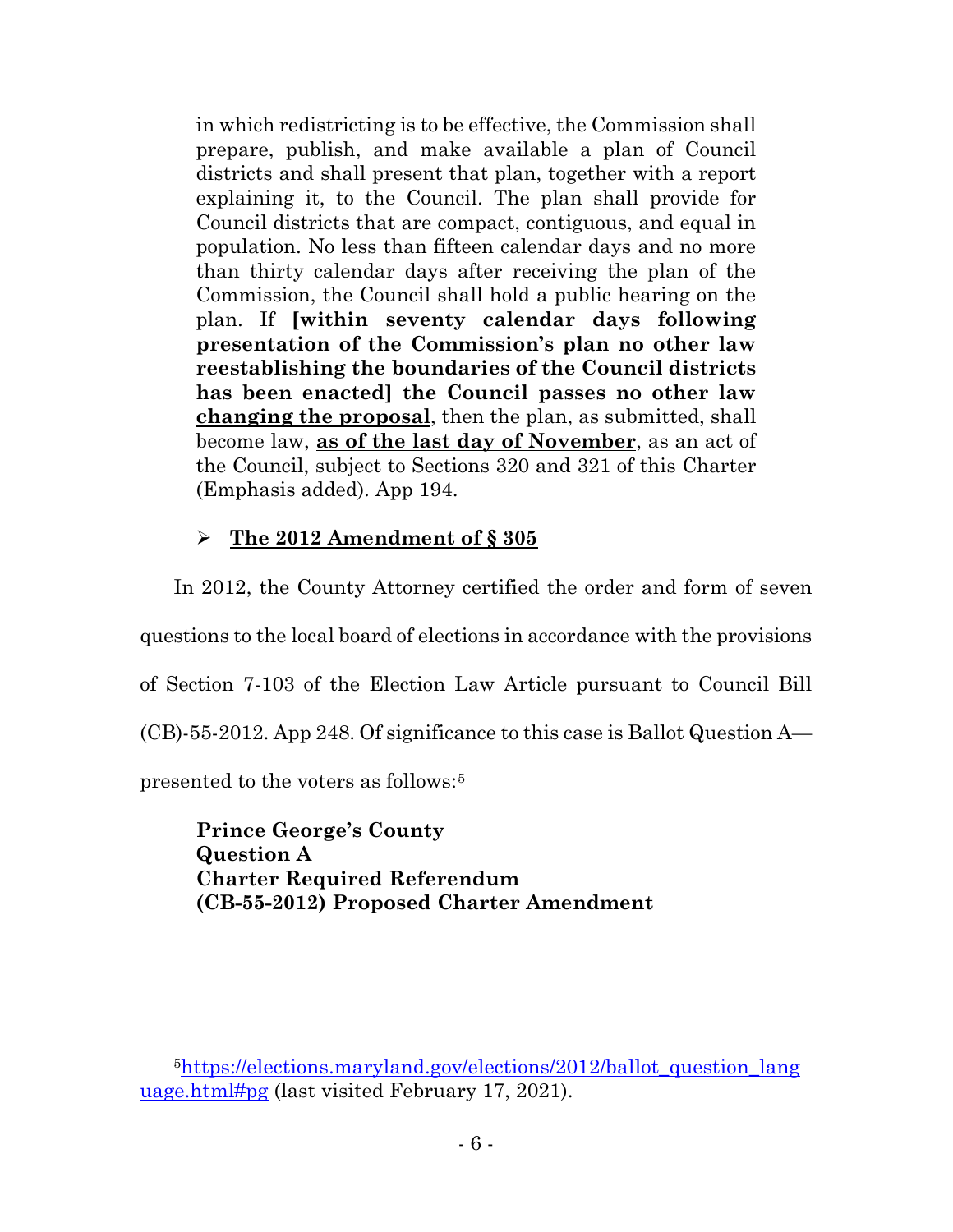## **To authorize legislative action on the decennial County Council redistricting plan by resolution upon notice and public hearing.**

The legislative *background* or *intent* for what became Question A

is described in CB-55-2012 as follows:[6](#page-9-0)

"This proposed Charter Amendment **authorizes the adoption of a County Council redistricting plan by resolution** *upon notice and public hearing*." App 251. (Emphasis added).

After CB-55-2012 was ratified on November 6, 2012, § 305 was

amended as follows:

The boundaries of Council districts shall be reestablished in 1982 and every tenth year thereafter. Whenever district boundaries are to be reestablished the Council shall appoint, not later than February 1 of the year prior to the year in which redistricting is to be effective, a commission on redistricting, composed of two members from each political party chosen from a list of five names submitted by the Central Committee of each political party which polled at least fifteen percent of the total vote cast for all candidates for the Council in the immediately preceding regular election. The Council shall appoint one additional member of the Commission who shall serve as chairman. No person shall be eligible for appointment to the Commission if he holds any elected office. By September 1 of the year prior to the year in which redistricting is to be effective, the Commission shall prepare, publish, and make available a plan of Council districts and shall present that plan, together with a report explaining it, to the Council. The plan shall provide for Council districts that are

<span id="page-9-0"></span><sup>6</sup> Former Council Member Eric Olson and candidate for District 3 made the motion to move CB-55-2012 favorable out of committee. App 241.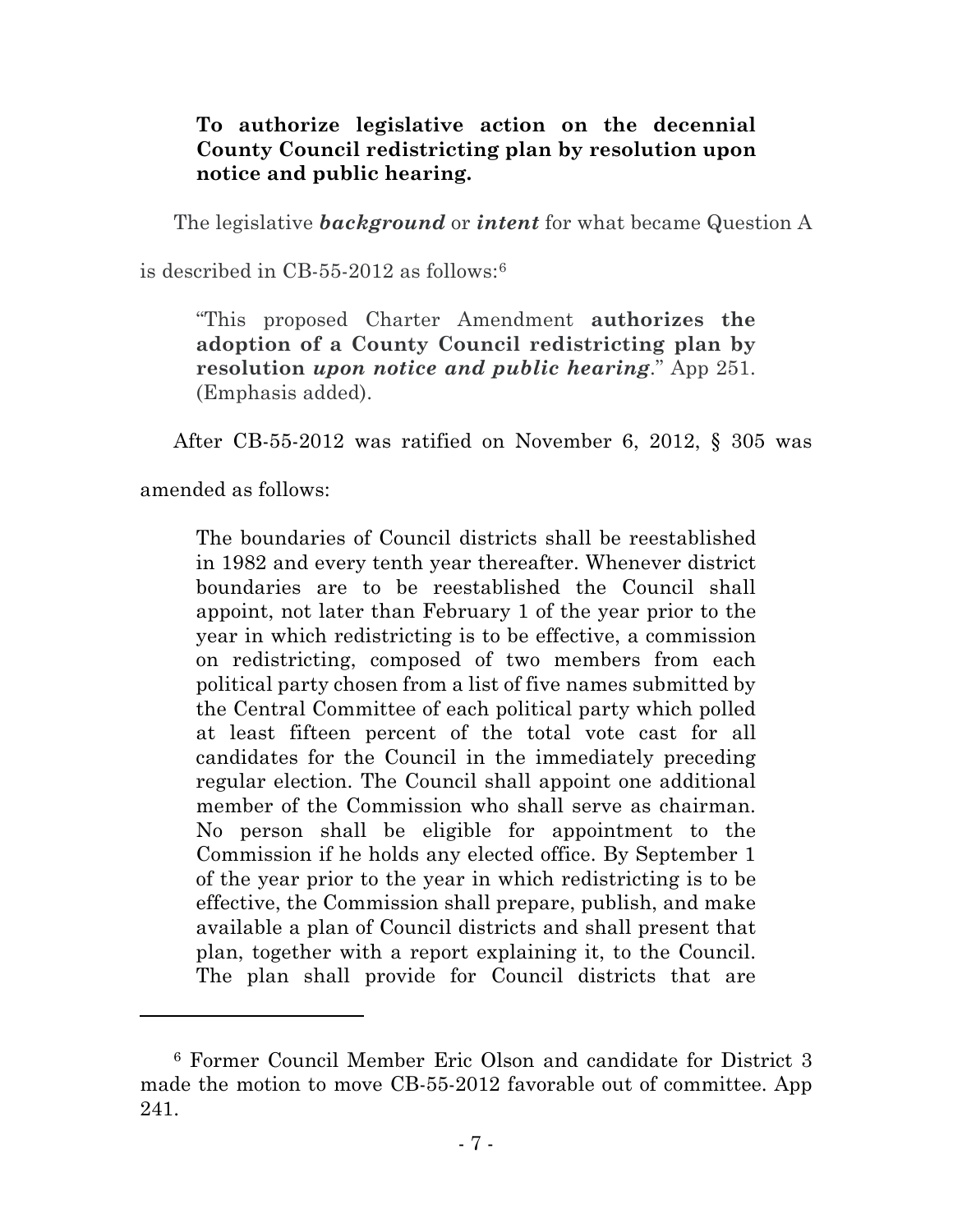compact, contiguous, and equal in population. No less than fifteen calendar days and no more than thirty calendar days after receiving the plan of the Commission, the Council shall hold a public hearing on the plan. If the Council passes *no other law* changing the proposal, then the plan, as submitted, *shall become law*, as of the last day of November, as an act<sup>[7](#page-10-0)</sup> of the Council, *subject to Sections 320 and 321 of this Charter.* **Such law shall be adopted by resolution of the County Council upon notice and public hearing.** (Emphasis added). App 248, Chrt. § 305.

### **B. The 2021 Redistricting Commission**

As required in § 305 of the Charter (as amended), the County Council adopted Council Resolution (CR)-6-2021, which appointed a Redistricting Commission to prepare and publish a plan and report explaining the plan by September 1, 2021.<sup>[8](#page-10-1)</sup> As required also in  $\S 305$ , the County Council held a public hearing on the plan. App 13.

<span id="page-10-0"></span><sup>&</sup>lt;sup>7</sup> It is important to note that  $\S 1017(a)$  of the Charter provides that the word "bill" shall mean any **measure** introduced in the Council for legislative action. In other words, it is not necessary for legislation to be specifically referred to as a bill, in order for it to become law, consistent with § 317 of the Charter.

<span id="page-10-1"></span><sup>8</sup> Although the Commission commenced work on a plan and report in March 2021, it primarily relied on population *estimates* because official U.S. 2020 Census data and adjusted prison population data from the State were not released until mid-August 2021.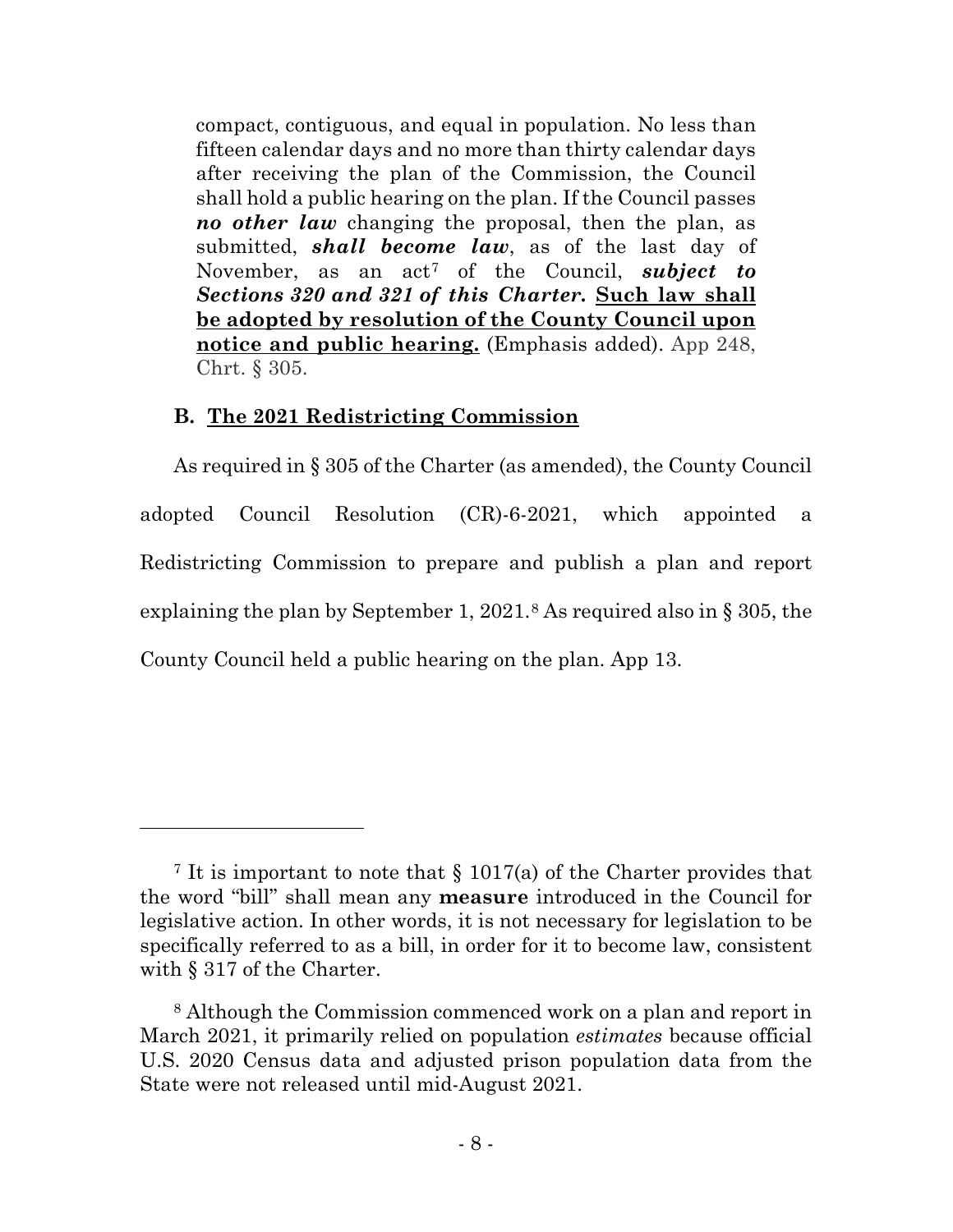#### **C. Council's Resolution Changing Commission's Proposal**

After the required public hearing in § 305 was held on the plan submitted by the Commission, the Council conducted public work sessions on October 12 and 14, 2021, to consider the Commission's proposal. On October 14, 2021, an alternate plan was proposed to change the Commission's proposal, which was further amended on October 19, 2021. The alternate plan, as amended, was introduced on October 19, 2021, via CR-123-2021.[9](#page-11-0) Consistent with § 305, a public hearing was held on the alternate plan, as amended, on November 16, 2021.[10](#page-11-1) At the conclusion of the hearing, the alternate plan, as amended, was adopted by resolution of the Council via CR-123-2021, and the Clerk of the Council was directed to transmit the plan to the Board of Elections for further administrative action. App 13.

<span id="page-11-0"></span><sup>9</sup> The agenda also included Council Bill (CB)-115-2021, which staff realized was a mistake because § 305 was amended in 2012 requiring a resolution. The Chair removed CB-115-2021 from the agenda. CB-115- 2021 was never introduced. App 295.

<span id="page-11-1"></span><sup>10</sup> Although the speakers at the public hearing on the Council's plan spoke in opposition to it, their opposition is not a proper consideration for this Court in determining the outcome of this case.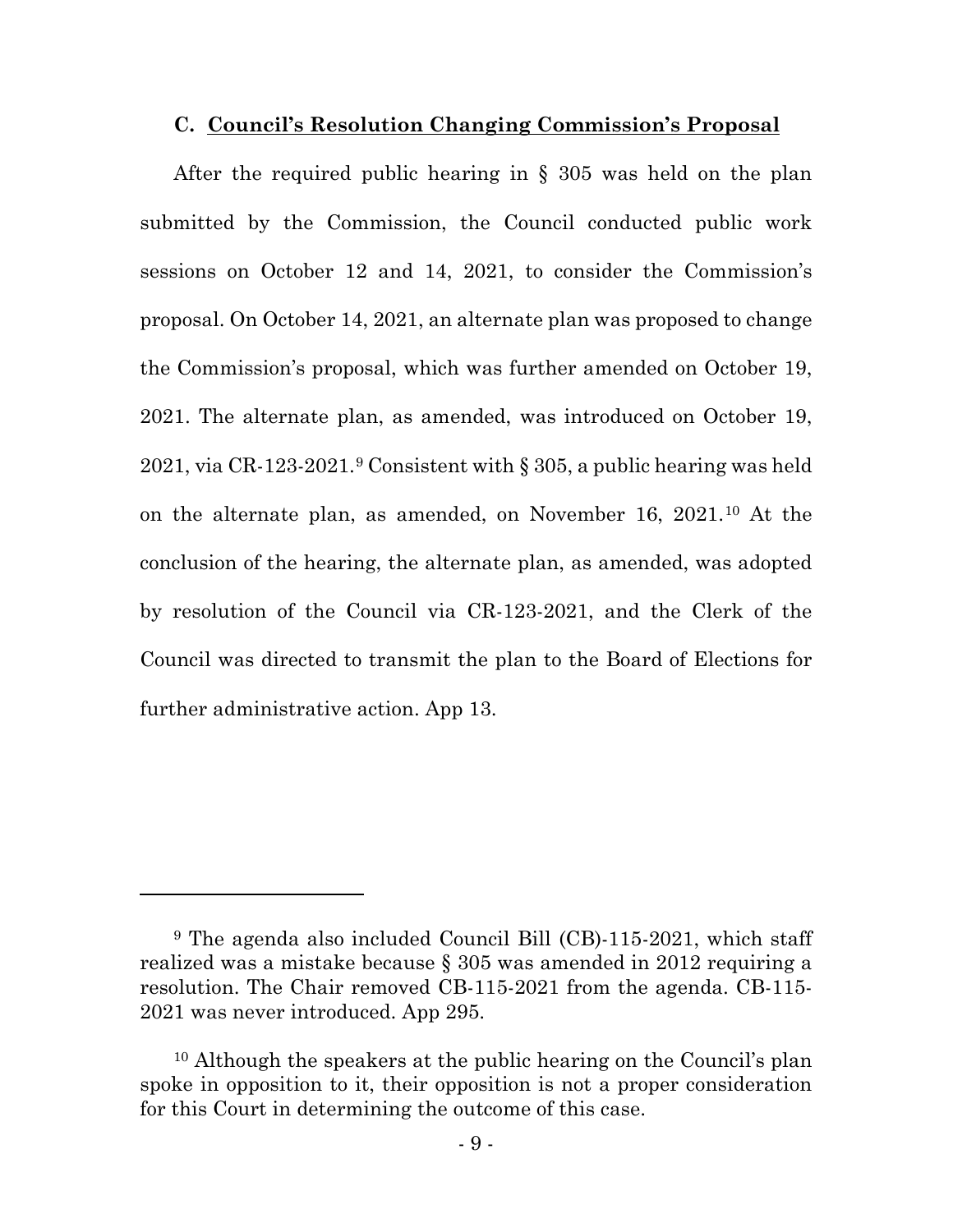#### **ARGUMENT**

### **A. Introduction**

This case turns on a 2012 Charter amendment, which authorized the adoption of a County Council redistricting plan by resolution upon notice and public hearing. The County's position is that when the voters ratified the 2012 amendment, it was clearly intended that if the Council passes another law to change the Commission's proposal, it *shall* do so by *resolution*. (Emphasis added.)

To read the 2012 amendment (as the circuit court did) that a resolution is not law because it is not a *bill* or *substitute* for law; or, (as Respondents do) that it meant the Council is required to take an additional step, by passing a *simple* resolution to codify the Commission's plan which already by language becomes law by default, as explained below, would not be construing the Charter so that no word, clause, sentence or phrase is rendered surplusage, superfluous, meaningless or nugatory. Nor would such interpretations discern legislative intent by starting with the text of the statute, reviewing the legislative history to confirm conclusions or resolve questions, and by considering the consequences of alternative readings of the text in order to avoid illogical or nonsensical interpretations.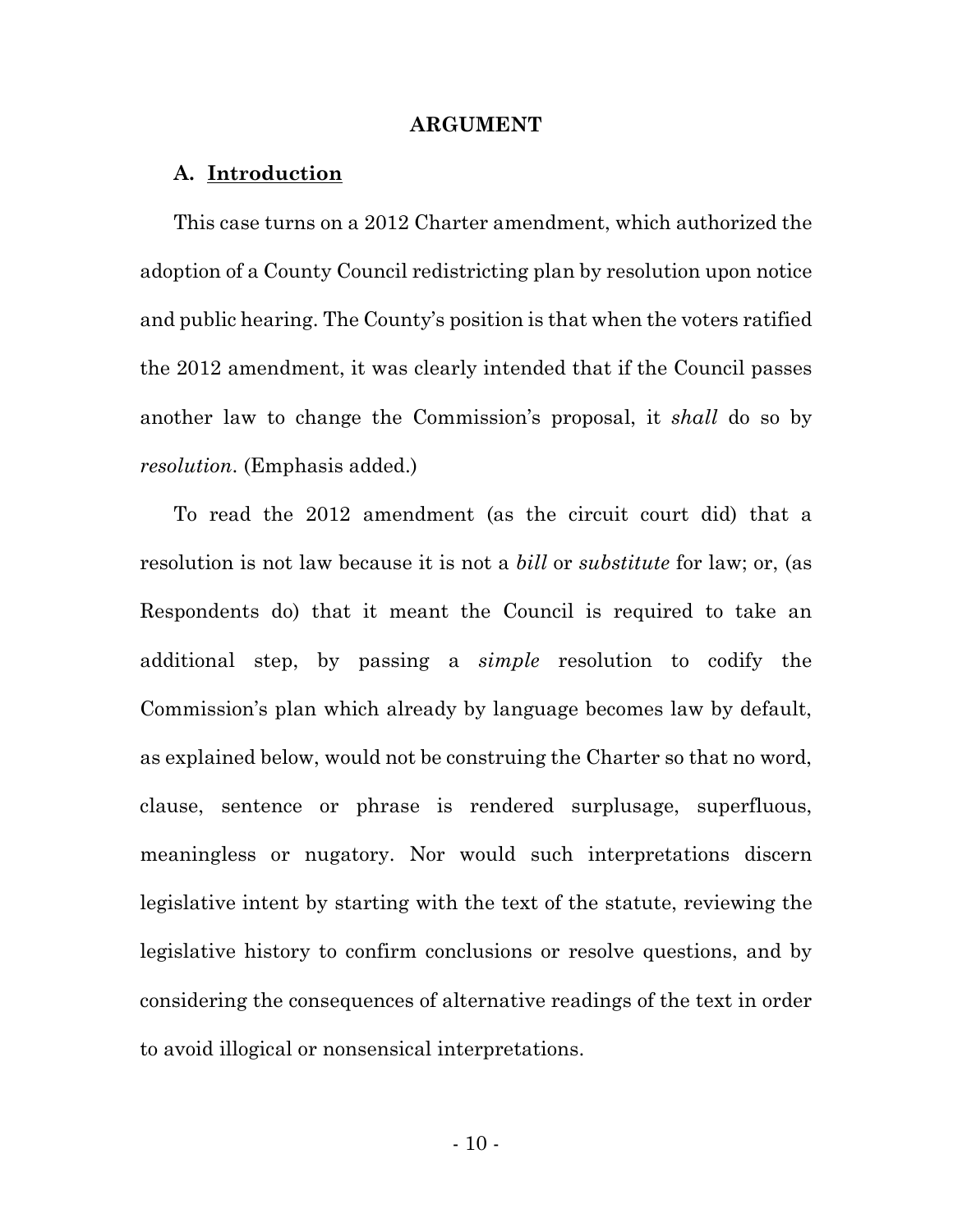## **B. The 2012 Amendment to Section 305 of the Charter Authorized the County Council to Pass Another Law by Resolution to Change the Commission's proposal Upon Notice and Public Hearing**\_\_\_\_\_\_\_\_\_\_\_\_\_\_\_\_\_\_\_\_\_

Primarily, the circuit court interpreted two sections of the Charter,

which deals with the word "*law*."

The first is § 317 (Enactment of Legislation) and the relevant

language is as follows:

"The Council shall enact no law except by bill."

The second is § 305 (Redistricting Procedure) and the relevant

language is as follows:

If the Council **p***asses no other law* changing the proposal, then the plan, as submitted, *shall become law*, as of the last day of November, as an act of the Council, *subject to Sections 320 and 321 of this Charter*. *Such law* shall be adopted by resolution of the County Council upon notice and public hearing. (Emphasis added).<sup>[11](#page-13-0)</sup>

Interpreting and construing these two sections, the circuit court

made the following declarations against the County:

• DECLARED that County Charter § 317 prohibits the Council from enacting any law "except by bill."

<span id="page-13-0"></span><sup>11</sup> As can be gleaned from § 305 of the Charter, the timing of the Redistricting process is key because § 305 sets mandatory administrative deadlines. Because Council's review of the commission's plan, as well as its ability to propose an alternative plan, is constrained by those deadlines, passage of its plan by resolution aids in the timely completion of the Redistricting process.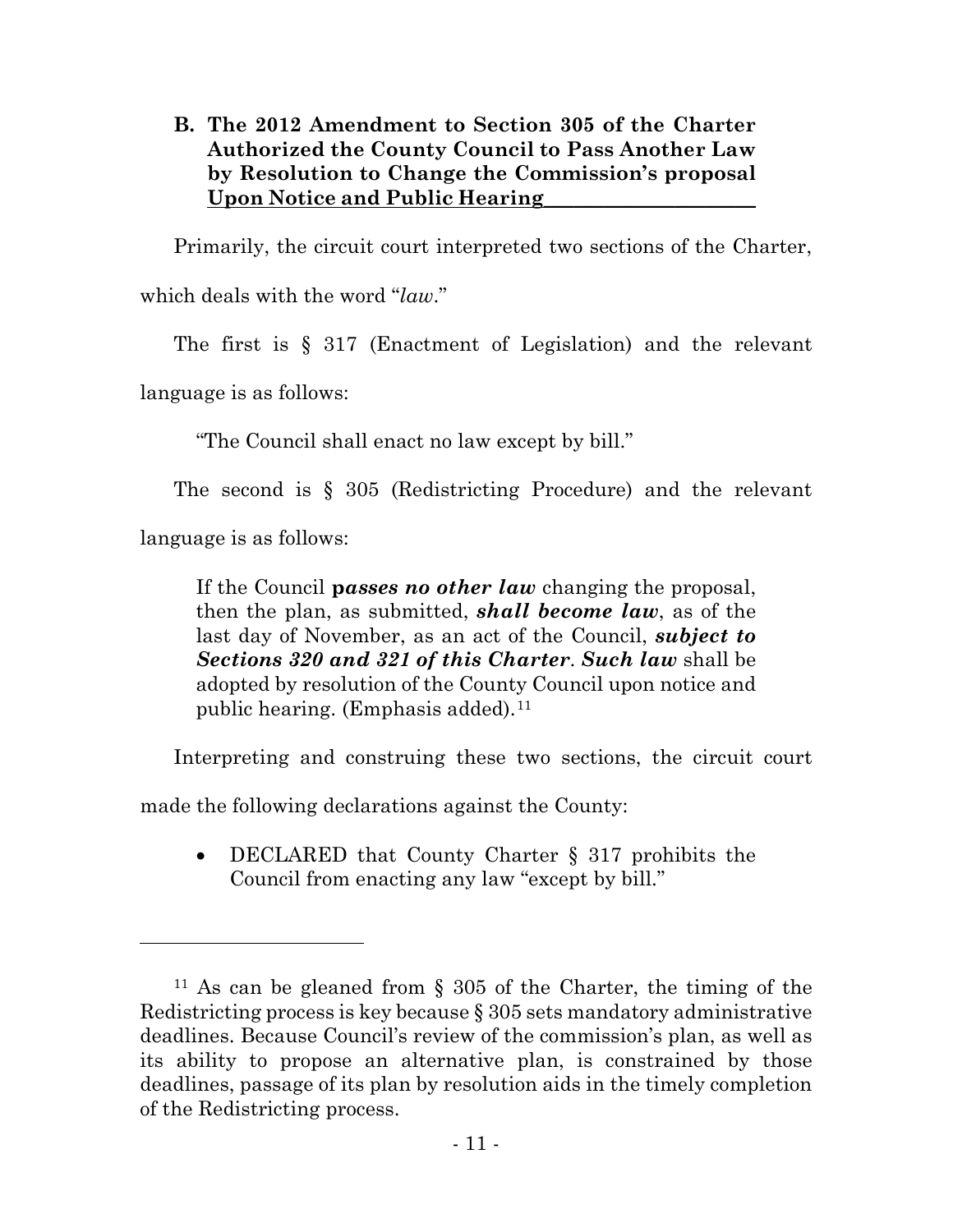- DECLARED that pursuant to Charter § 305, the only manner by which the Council can change the redistricting plan submitted by the commission on redistricting ("Commission") is by passing a law.
- DECLARED that under the County's Charter, a resolution, while having the effect of law, is not a substitute for a law.
- DECLARED that the passage of CR-123-2021 is not effective to the extent its intent is to serve as a "law changing the [Commission's plan]."
- DECLARED that since no other law has been passed changing the Commission's plan submitted to the Council on September 1, 2021, the Commission's plan became law on November 30, 2021. App 124.

The County posits that the circuit court erred on all fronts. Moreover, the Judge's ruling was premised upon over-simplified semantics as opposed to a substantive review of the meaning of "bill" which can be found in the Charter. It is hornbook rule of statutory construction that in ascertaining the intention of the Legislature, all parts of a statute are to be read together to find the intention as to any one part and that all parts are to be reconciled and harmonized if possible. If there is no clear indication to the contrary and it is reasonably possible, a statute is to be read so that no word, clause, sentence or phrase shall be rendered surplusage, superfluous, meaningless or nugatory. *Harford County v. Board of Supervisors*, 272 Md. 33, 321 A.2d 151 (1974). As always with statutory construction, the court discerns legislative intent by starting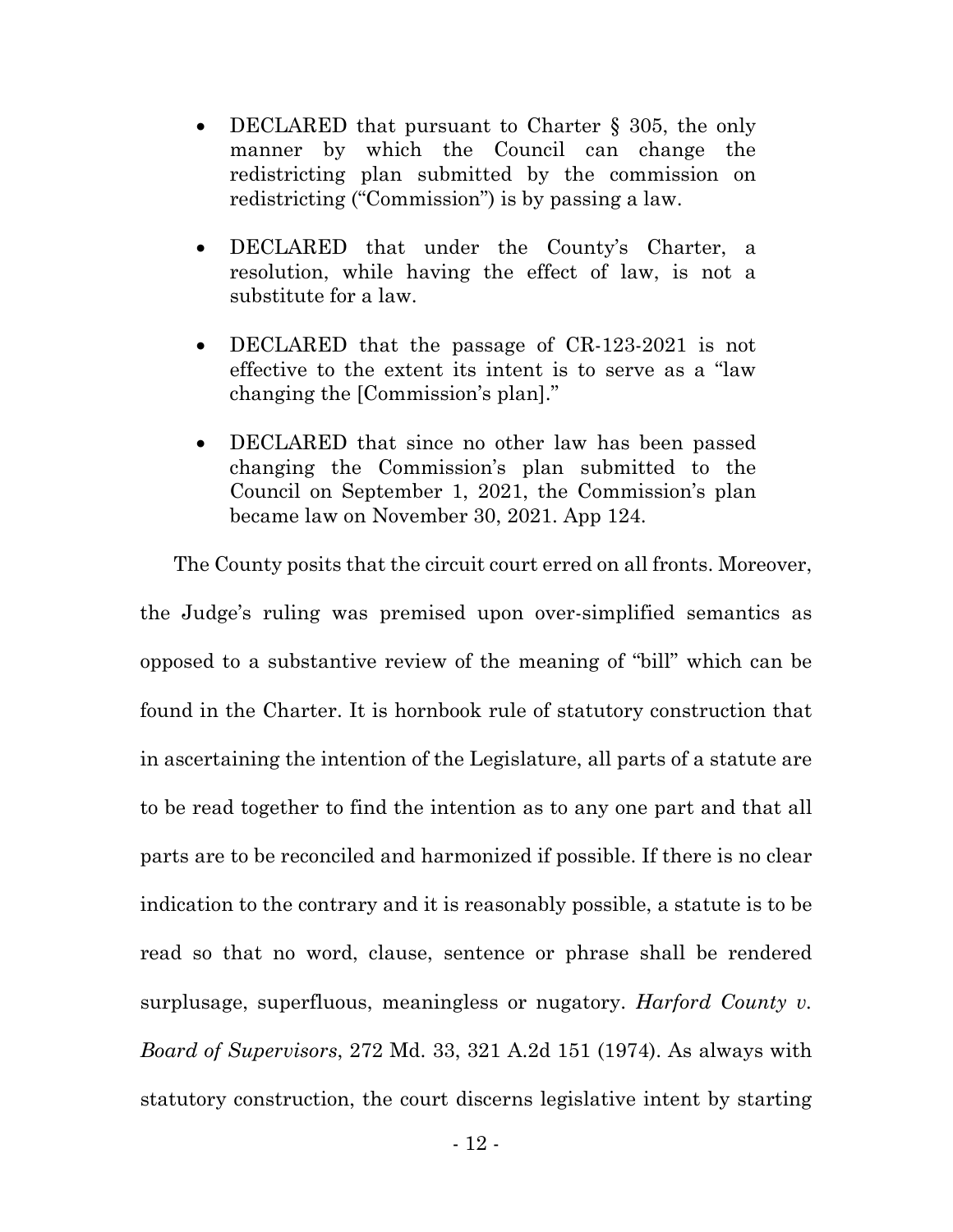with the text of the statute, by checking the legislative history to confirm conclusions or resolve questions, and by considering the consequences of alternative readings of the text in order to avoid illogical or nonsensical interpretations. *Lamone v. Lewin*, 460 Md. 450, 190 A.3d 376 (2018).

First, the circuit court erred in not considering the legislative history of CB-55-2012, in order to confirm or resolve the legislative intent of the 2012 amendment—which it implicitly, but declined to expressly, invalidate.[12](#page-15-0) Second, the circuit court did not consider the provisions of the Charter, as outlined below, which define the word "bill", "act" "resolution," "enactment" or "law" as is required to avoid an illogical or nonsensical interpretation of the Charter.

The word "*bill*" is defined and construed as meaning *any measure introduced* in the Council *for legislative action*. Chrt. § 1017(a) (Emphasis added). The word "*resolution*" shall mean a *measure adopted* by the Council *having* the *force and effect of law* but of a temporary or administrative character. Chrt. § 1017(c) (Emphasis added). And additional *legislative powers* under the Express Powers

<span id="page-15-0"></span><sup>&</sup>lt;sup>12</sup> This Court has recognized that from the moment an amendment is ratified it became effective as law. *Smigiel v. Franchot*, 410 Md. 302, 978 A.2d 687 (2009) (quoting *Druggan v. Anderson*, 269 U.S. 36, 39, 46 S.Ct. 14, 70 L.Ed. 151 (1925)).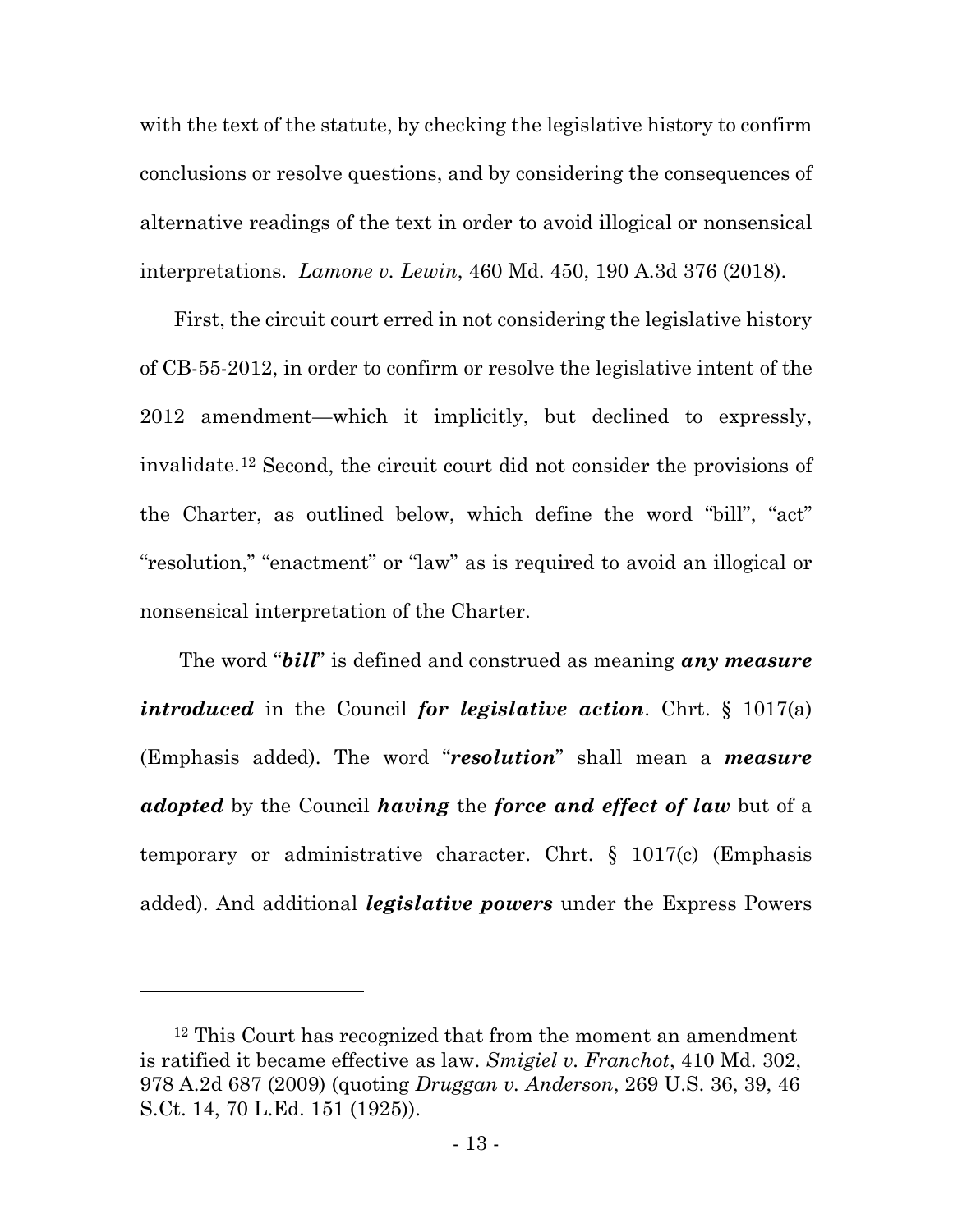Act provides that, *in general*, a *county council may pass any* ordinance, *resolution*, or bylaw not inconsistent with State law that: (1) *may aid in exercising and enforcing any power in this title* or (2) may aid in maintaining the peace, good government, health, and welfare of the county. Md. Code Ann., Local Gov't § 10-206 (2021). Such powers include the creation and revision of election districts and precincts. Id. § 10-306.

Section 1017 of the Charter, which includes its definitions and rules of construction, provides that the words "*act*," "ordinance," "public local law," and "*legislative act*," when used in connection with *any action* by the Council, *shall be synonymous* and shall mean *any bill* enacted in the manner and form provided in this Charter. Chrt. § 1017(b) (Emphasis added). The word "*law*" shall be construed as *including all acts*, public local laws, ordinances, *and other legislative acts of the Council*, all ordinances and *resolutions* of the County Commissioners not hereby or hereafter amended or repealed, and all public general laws and public local laws of the General Assembly in effect from time to time after the adoption of this Charter, whenever such construction would be reasonable. Chrt. § 1017(d) (Emphasis added).

The circuit court erred in ignoring, all together, any inquiry into the legislative history of CB-55-2012, which could have aided its decision by confirming conclusions or resolving questions, and giving consideration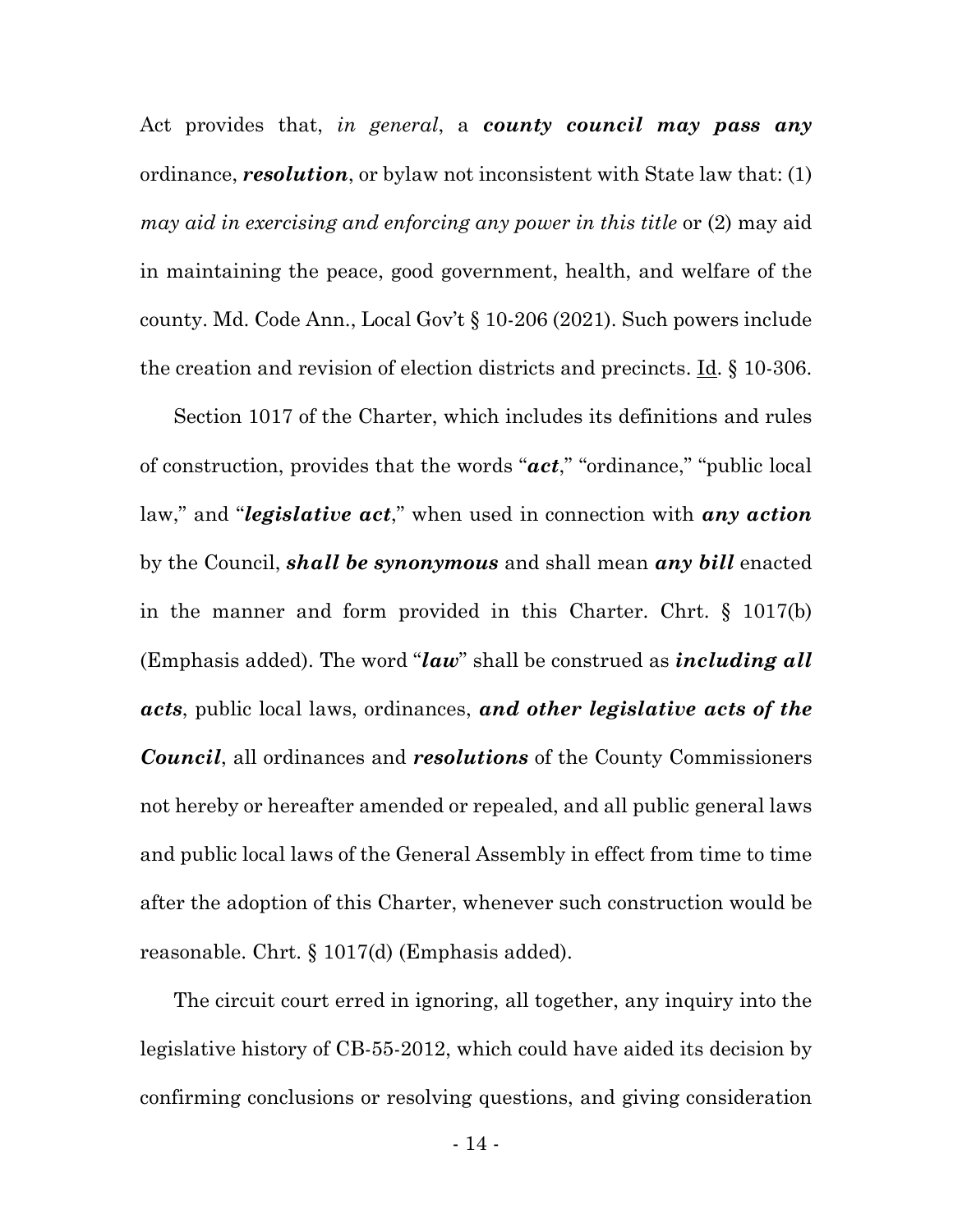to the consequences of alternative readings in order to avoid illogical or nonsensical interpretations as follows:

#### • **Ballot Question A**

## **"To authorize legislative action on the decennial**  *County Council redistricting plan* **by resolution upon notice and public hearing."**

The circuit court and Respondents read this text to mean that legislative action is required by resolution to confirm or codify the default plan of the Commission, choosing to ignore the language in § 305 that states "*If the Council passes no other law … then the plan, as submitted, shall become law, as of the last day of November, as an action of the Council."* A review of the legislative history of the amendment, demonstrates that this alternate reading is an illogical and nonsensical reading of the Charter. In example, in 2001, the Council did not propose an alternative redistricting plan, and, therefore, consonant with the language of § 305, the Commission's plan became law on November 30 of that year, in the absence of further action by the Council. Further, the additional language of § 305 which provides that the default adoption of the Commission's plan is "*subject only to § 320 and § 321,* further buttresses the County's position, that no further action on the part of the Council is required, in the absence of an alternative Council plan, to give effect to the Commission's plan and thus the resolution provision does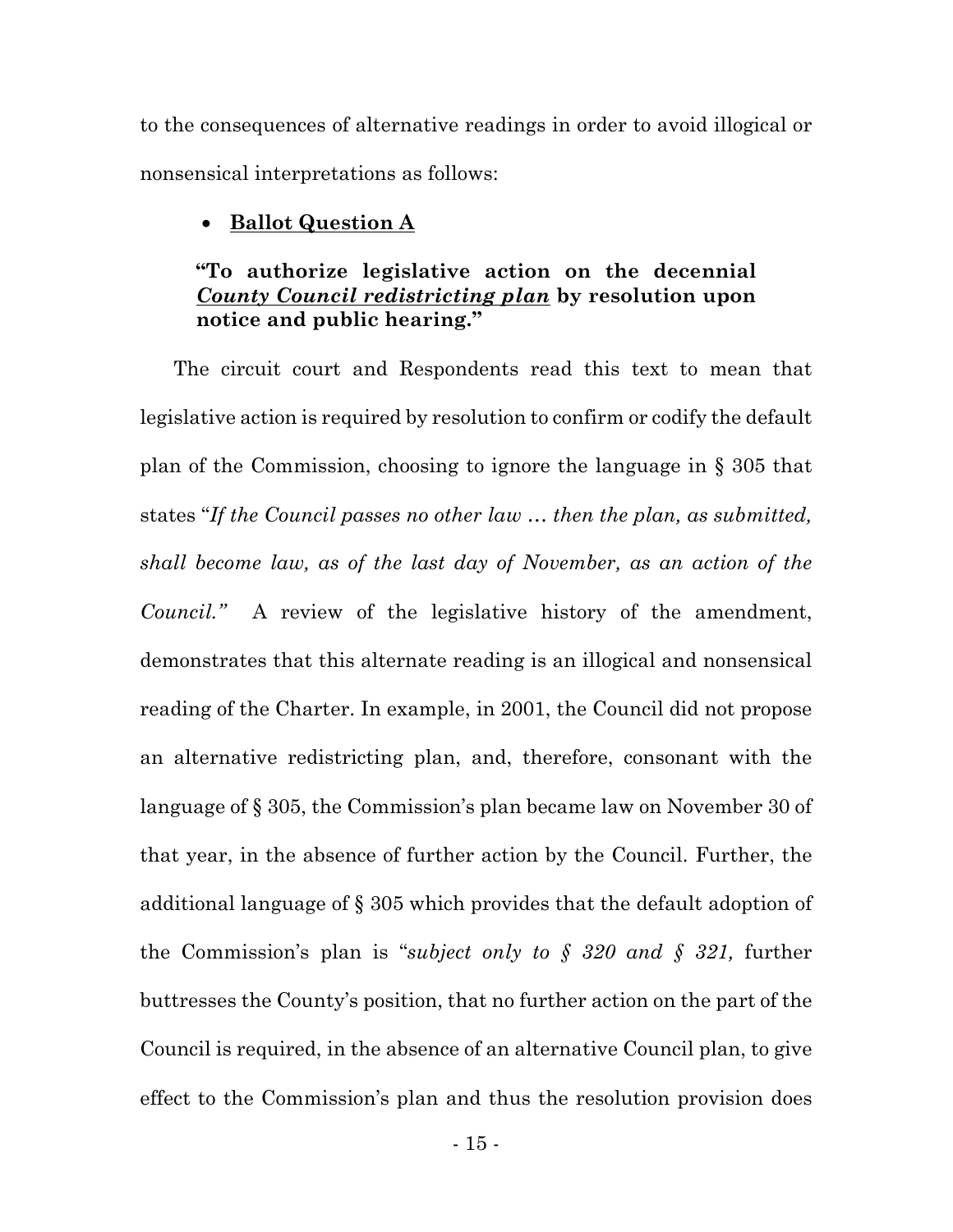not apply to it. Significantly, if further legislative action, whether by resolution or bill, were required by the Council to adopt the Commission's plan, such additional action, whether by resolution or bill, would automatically be subject to §§ 320 and 321, without the need for the added provision for same in  $\S$  305. It is thus, patently obvious that the "subject to" clause is there solely to ensure that the default plan, automatically adopted by operation of law, is formally published and codified.

## • **Legislative Intent of CB-55-2012**

"This proposed Charter Amendment authorizes the *adoption* of a *County Council redistricting plan* by resolution *upon notice and public hearing*." (Emphasis added).

## • **And § 305 (As Amended)**

If the Council **p***asses no other law* changing the proposal, then the plan, as submitted, *shall become law*, as of the last day of November, as an act of the Council, *subject to Sections 320 and 321 of this Charter*. *Such law* shall be adopted by *resolution* of the County Council upon notice and public hearing. (Emphasis added).

A reasoned and thorough review of the 2012 amendment, cannot logically support the conclusion that it applies to the default process for the adoption of a *Commission's default redistricting plan.* If that were the case, it would have said so. Instead, the specific legislative intent was to authorize the *adoption* of a *County Council*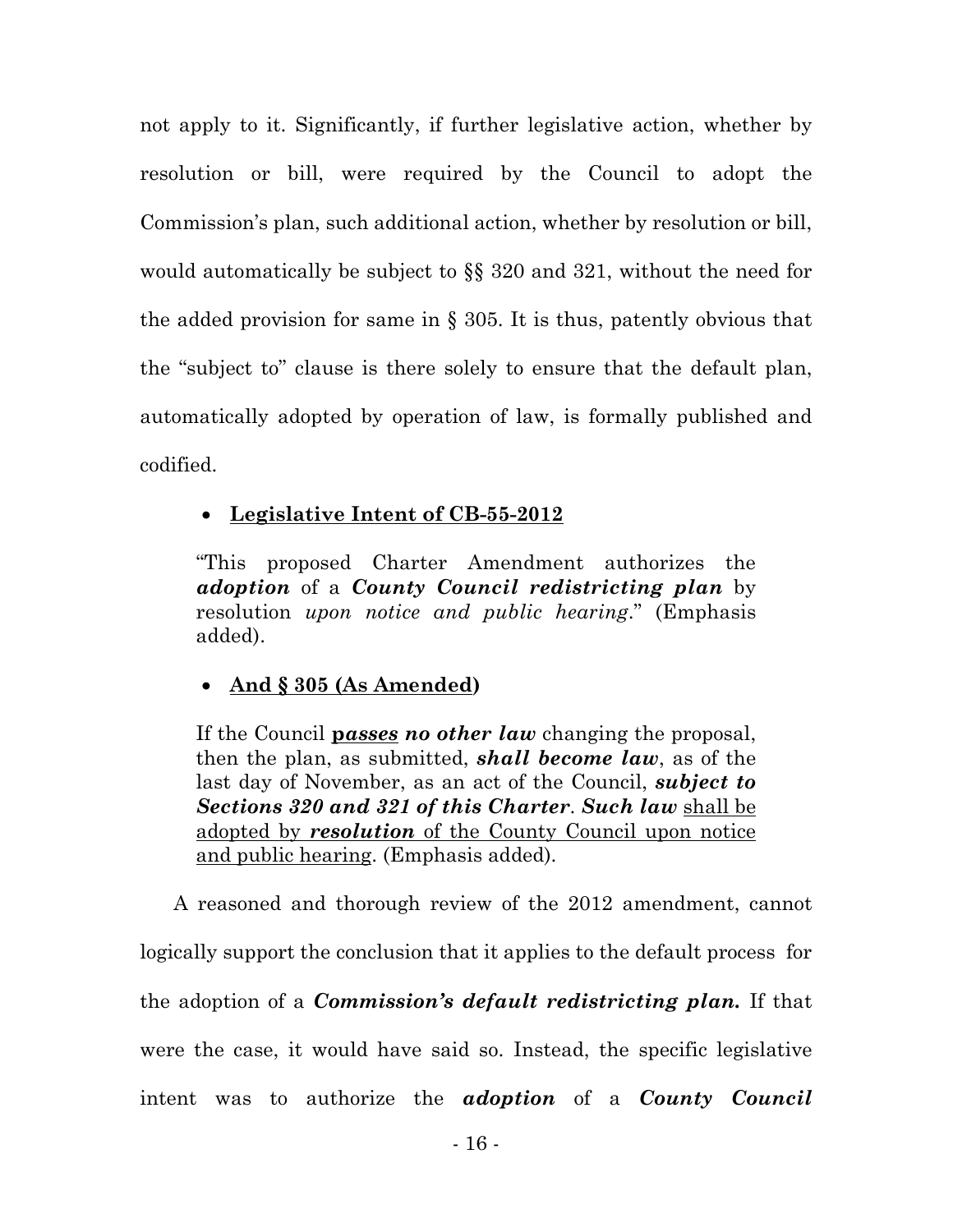*redistricting plan* by *resolution upon notice and public hearing* when the Council *passes* another plan instead of the Commission's proposal.

It is a well-settled principle that the Legislature is presumed to act with full knowledge of existing laws.<sup>[13](#page-19-0)</sup> Significantly, the 2012 amendment did *not* amend or remove the existing text or language, *"If the Council passes no other law changing the [Commission's] proposal, then the plan as submitted, shall become law, as an act of the Council*, *subject to Sections 320 and 321 of this Charter,"* from § 305. Thus, the Respondents would be hard-pressed to argue that, it was the legislative intent to apply the *added* language "*Such law shall be adopted by resolution of the County Council upon notice and public hearing"* to the Commission's plan. It would be an illogical and nonsensical interpretation of the Charter to adopt a resolution of the County Council upon notice and public hearing for the Commission's plan which *automatically* becomes law on November 30.

<span id="page-19-0"></span><sup>13</sup> *Mayor & City Council of Baltimore v. Hackley*, 300 Md. 277, 477 A. 2d 1174 (1984).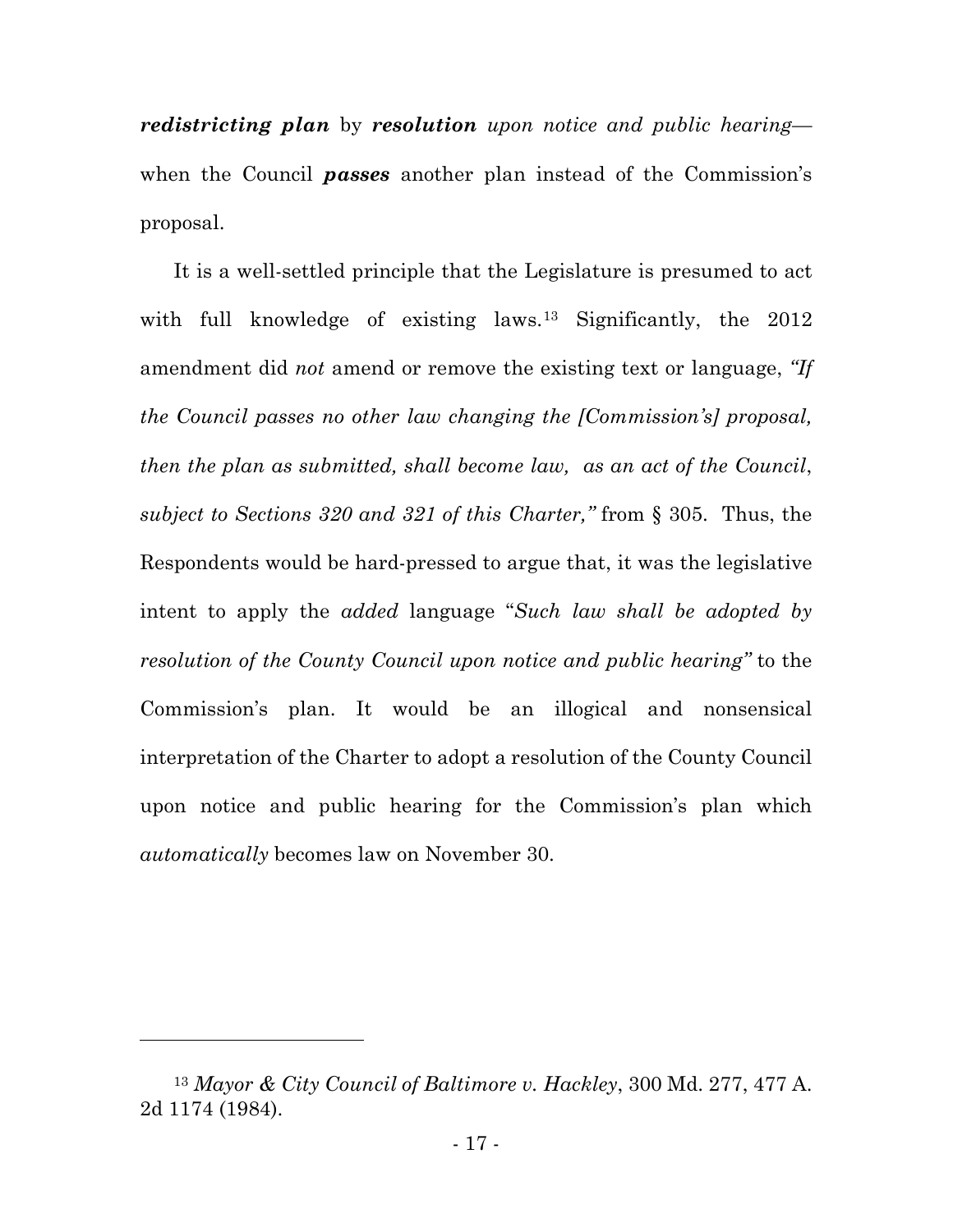**C. The 2002 and 2012 Amendments to Section 305 of the Charter Harmonized Redistricting Procedures to Align with State Law to Authorize the County Council to Pass a Resolution to Administer and Implement Existing Redistricting Law**\_\_\_\_\_\_\_\_\_\_\_\_\_\_

Redistricting law has existed since the County's citizens voted to adopt the Charter in 1970. Section 305 (Redistricting procedures) is best characterized as **ministerial** in character and relating to the **administrative** business—i.e.—the Council's legal obligation to *implement* and *administer* decennial redistricting based on US Census data as required by § 305 of the Charter.

In *Kendall v. Howard County*, this Court explained the difference between a *resolution* and *bill* as follows:

# **Resolution**

A **resolution** "ordinarily denotes something less solemn or formal than, or *not rising to the dignity of, an ordinance*." A **resolution passed** by a legislative body "**deals with matters of a special** or temporary **character** . . . [and] generally speaking, is simply an expression of opinion or mind concerning some particular item of business coming within the legislative body's official cognizance, ordinarily **ministerial** in character and relating to the **administrative** business of the municipality."[14](#page-20-0)

<span id="page-20-0"></span><sup>14</sup> This comports with the definition of resolution in § 1017(c) of the Charter. The State also adopts its plan by resolution.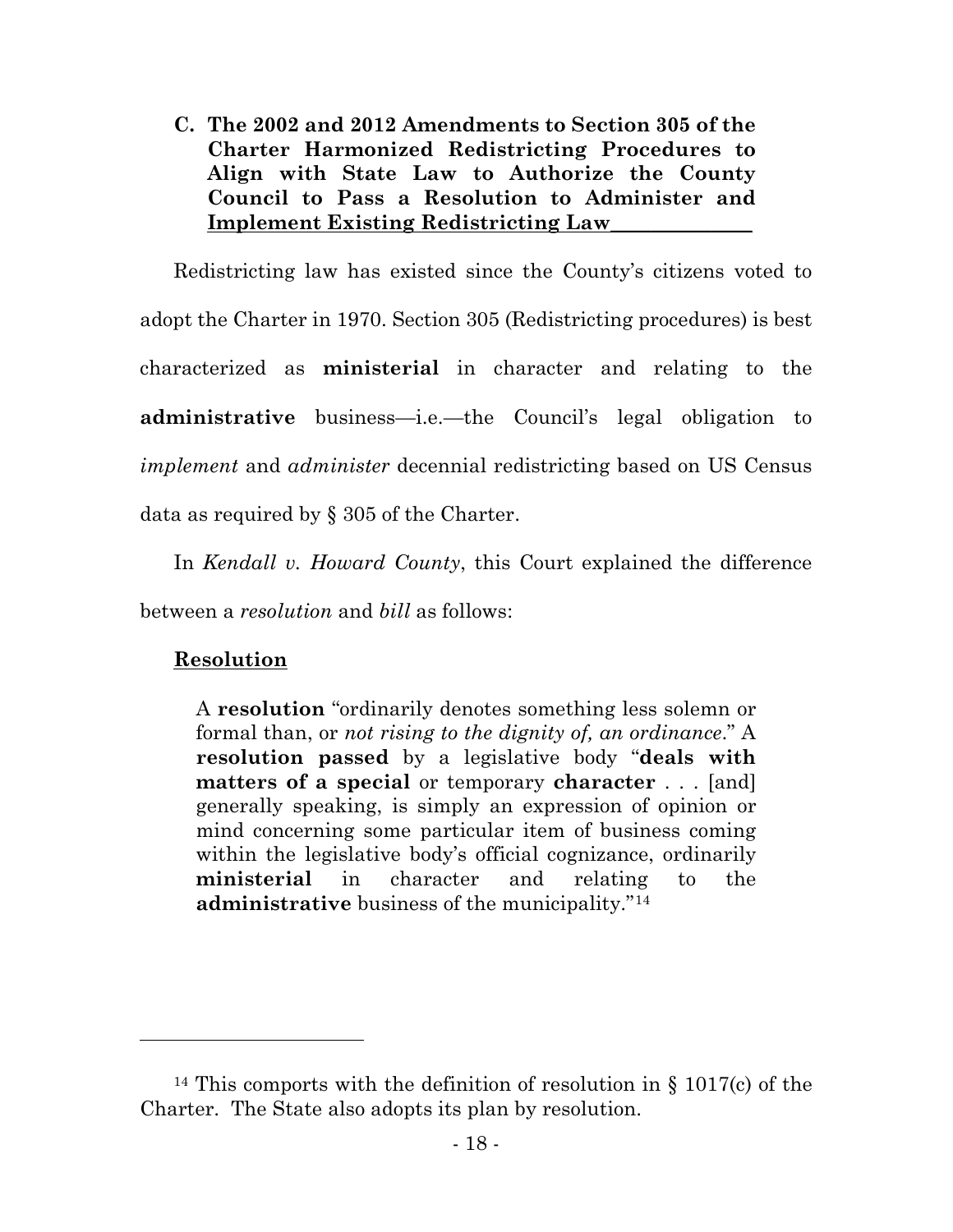A **bill** or ordinance is distinctly a legislative act; it prescribes "*some permanent role of conduct or government, to continue in force until the ordinance is repealed*."

431 Md. 590, 595-96, 66 A.3d 684, 687 (2013) (Emphasis added). A recognized test for determining whether a municipal ordinance is legislative and so subject to referendum, or whether it is executive or administrative and is not, is whether the ordinance *is one making a new law* -- an enactment of general application prescribing a new plan or policy -- or is one which merely looks *to or facilitates the administration*, *execution, or implementation of a law already in force and effect*. *Scull v. Montgomery Citizens League*, 249 Md. 271, 239 A.2d 92 (1968).

The Express Powers Act grants the County Council with additional legislative powers to pass *resolutions* not inconsistent with State law that may aid in executing and enforcing any power granted to it. Because the circuit court mistakenly viewed CR-123-2021 as *law subject to enactment* under § 317 of the Charter, it rendered nugatory the 2012 amendment, that expressly authorized legislative action on the decennial County Council redistricting plan by *resolution*—*not* subject to enactment under § 317.

Under § 305 of the Charter, as amended through 2012, when the Commission's plan becomes law as of the last day in November that law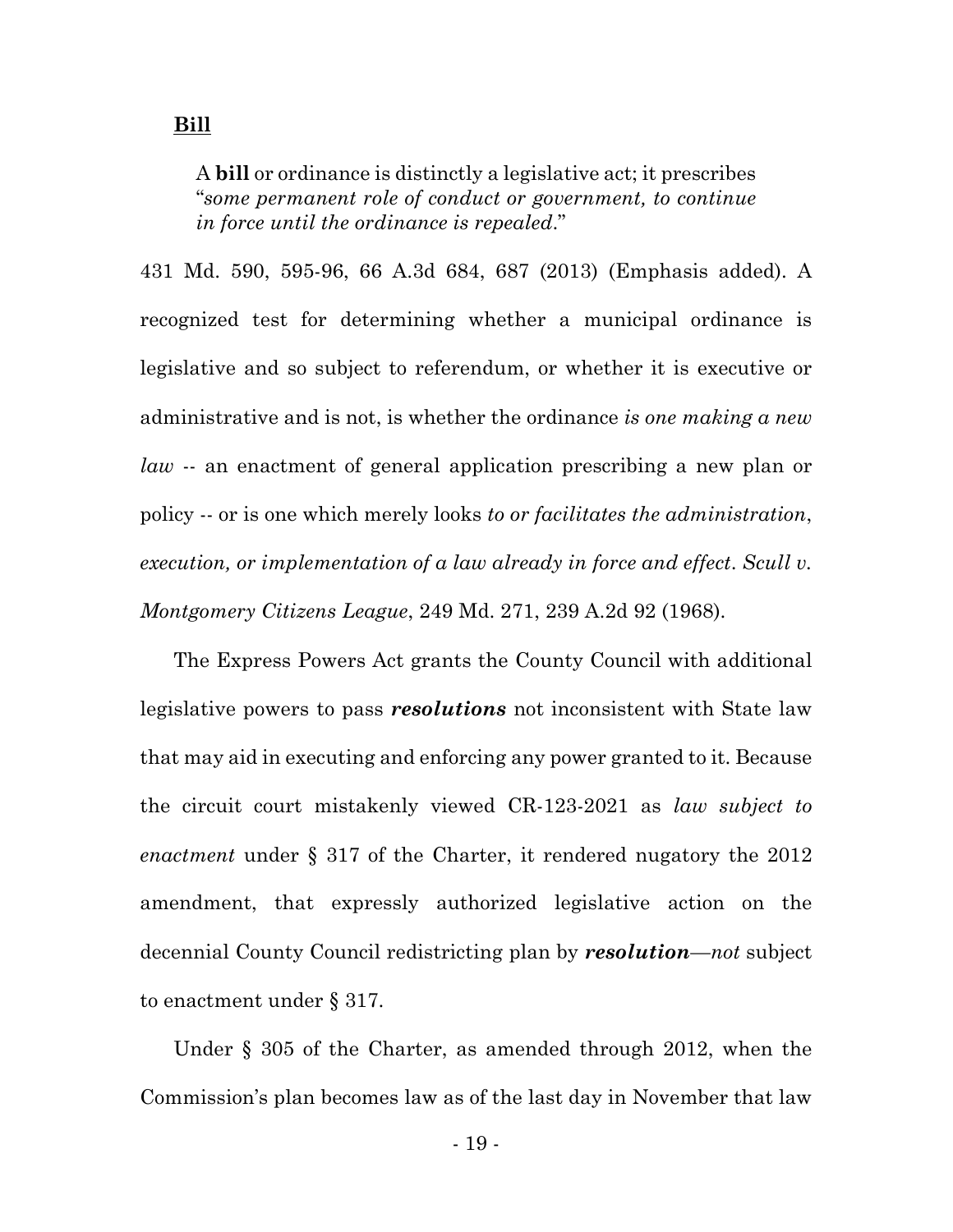is not required to be presented to the County Executive for approval or disapproval because it does not get *enacted by bill*—it becomes *law*. Chrt. §§ 317, 411. Likewise, when Council passes a resolution changing the Commission's proposal before the last day of November, that *law* is not required to be presented to the County Executive for approval or disapproval because a resolution is not enacted under § 317. Chrt. §§ 317, 411.

Moreover, by definition as proscribed in § 1017(a) of the charter, a "bill" in the context of the County Charter, encompasses *any measure* introduced in the Council for legislative action. Further, § 1017(c) of the Charter defines the word "resolution" as a measure adopted by the Council having the force and effect of law, which stated another way, denotes a legislative action.

#### **CONCLUSION**

For the reasons set forth herein, the circuit court's ruling, in sole reliance on the language in § 317, declaring that the Council is prohibited from enacting any law "except by bill," is clearly erroneous and should be reversed. To not do so would completely render nugatory the legal significance of the 2012 Charter amendment, even in light of the circuit court's own contradictory ruling, which expressly denied the specific relief sought by the Respondents to invalidate it. Additionally, if the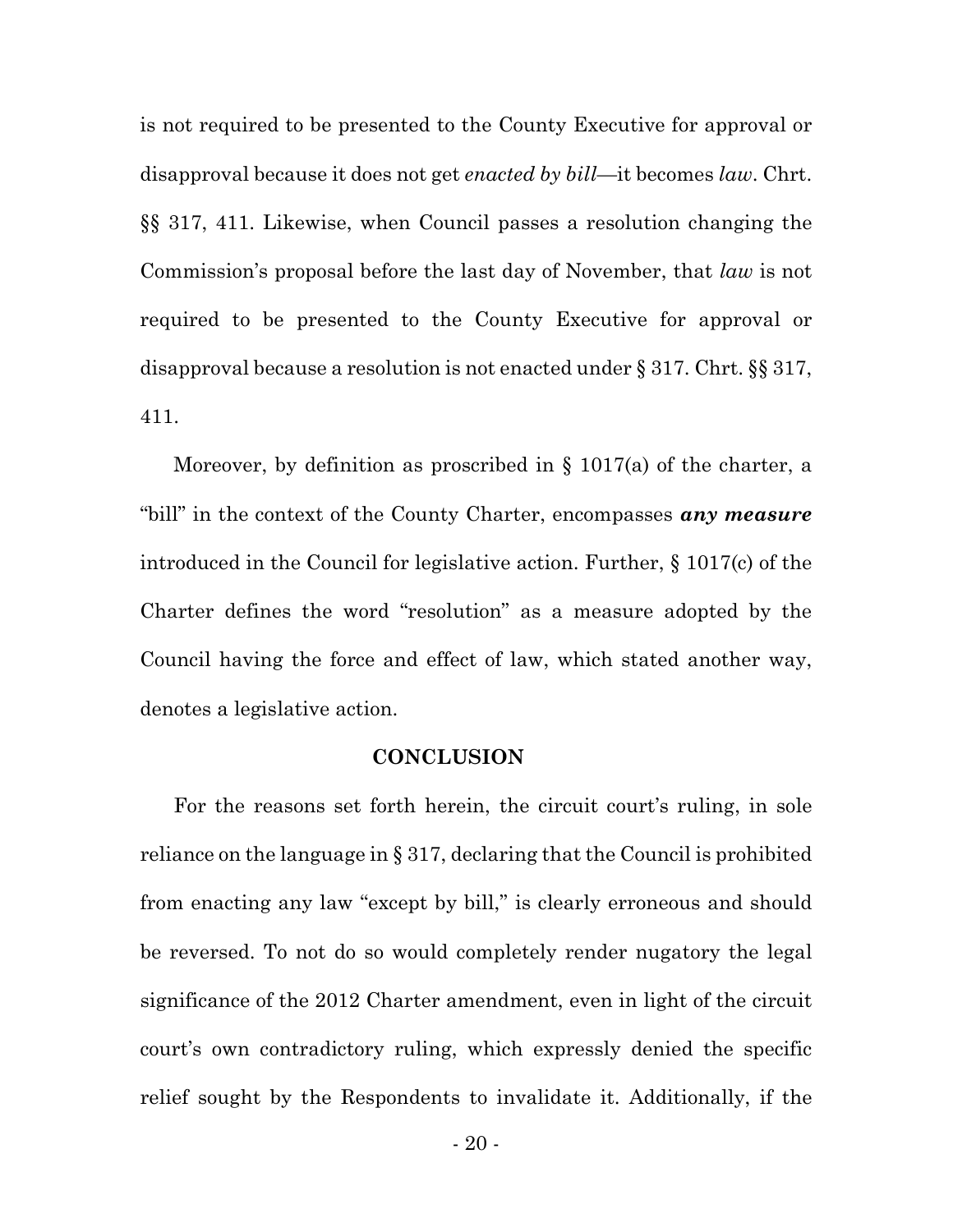circuit court's ruling, that a proper interpretation of the language of § 317 requires a nullification of § 305 as amended, although Question A was ratified, is upheld, it would not be construing the Charter so that no word, clause, sentence, or phrase shall be rendered surplusage, superfluous, meaningless, or nugatory. *Board of Supervisors*, 272 Md. 33, 321 A.2d 151 (1974). This is true, in light of the rules of statutory construction as well as, in light of the legislative history, which plainly states, that the intent of the 2012 Charter amendment was to authorize **legislative action** on the decennial **County Council** redistricting plan by **resolution**.

Respectfully submitted,

/s/ Rajesh A. Kumar Rajesh A. Kumar — 9806230294 Principal Counsel Wayne K. Curry Administration Bldg. 1301 McCormick Drive, Suite 3-126 Largo, Maryland 20774 301.952.3921 voice [rakumar@co.pg.md.us](about:blank)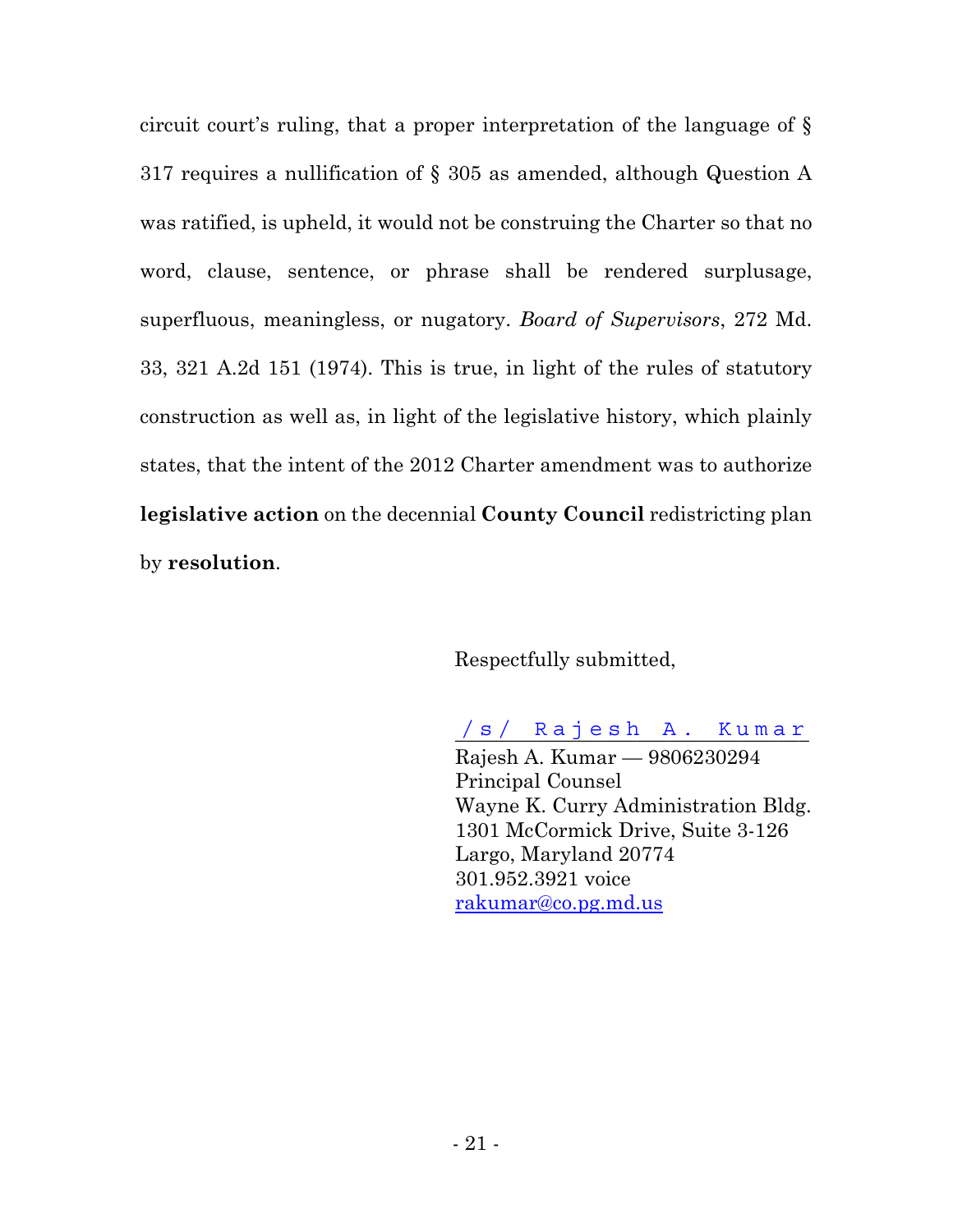# **\_\_\_\_\_\_\_\_\_\_\_\_\_\_\_\_\_\_\_\_\_\_\_\_\_\_\_\_\_\_\_\_\_\_**  /s/ Rosalyn E. Pugh

 Rosalyn E. Pugh, Esquire Attorney No. 8312010375 The Pugh Law Group, LLC 1401 Mercantile Lane, Suite 211 Upper Marlboro, Maryland 20774 301.772.0006 voice [rpugh@pughlawgroup.com](about:blank)

*Attorneys for Petitioner* 

## **CERTIFICATION OF WORD COUNT AND COMPLIANCE WITH RULE 8-112**

- 1. This Brief contains 4,647 words, excluding the parts of the brief exempted from the word count by Rule 8-503.
- 2. This Brief complies with the font, spacing, and type size requirements stated in Rule 8-112.

**\_\_\_\_\_\_\_\_\_\_\_\_\_\_\_\_\_\_\_\_\_\_\_\_\_\_\_\_\_\_\_\_\_**  /s/ Rajesh A. Kumar

Rajesh A. Kumar — 9806230294

### **CERTIFICATE OF SERVICE**

I HEREBY CERTIFY that on Friday, February 18, 2022, the foregoing **Brief and Appendix** was filed and served electronically through the MDEC System and two paper copies by first-class mail, postage prepaid, upon Matthew G. Sawyer, The Law Offices of Matthew G. Sawyer, LLC, 30 Courthouse Square, Suite 100, Rockville, Maryland 20850 and Timothy F. Maloney, Samuel P. Morse, Esquires, Joseph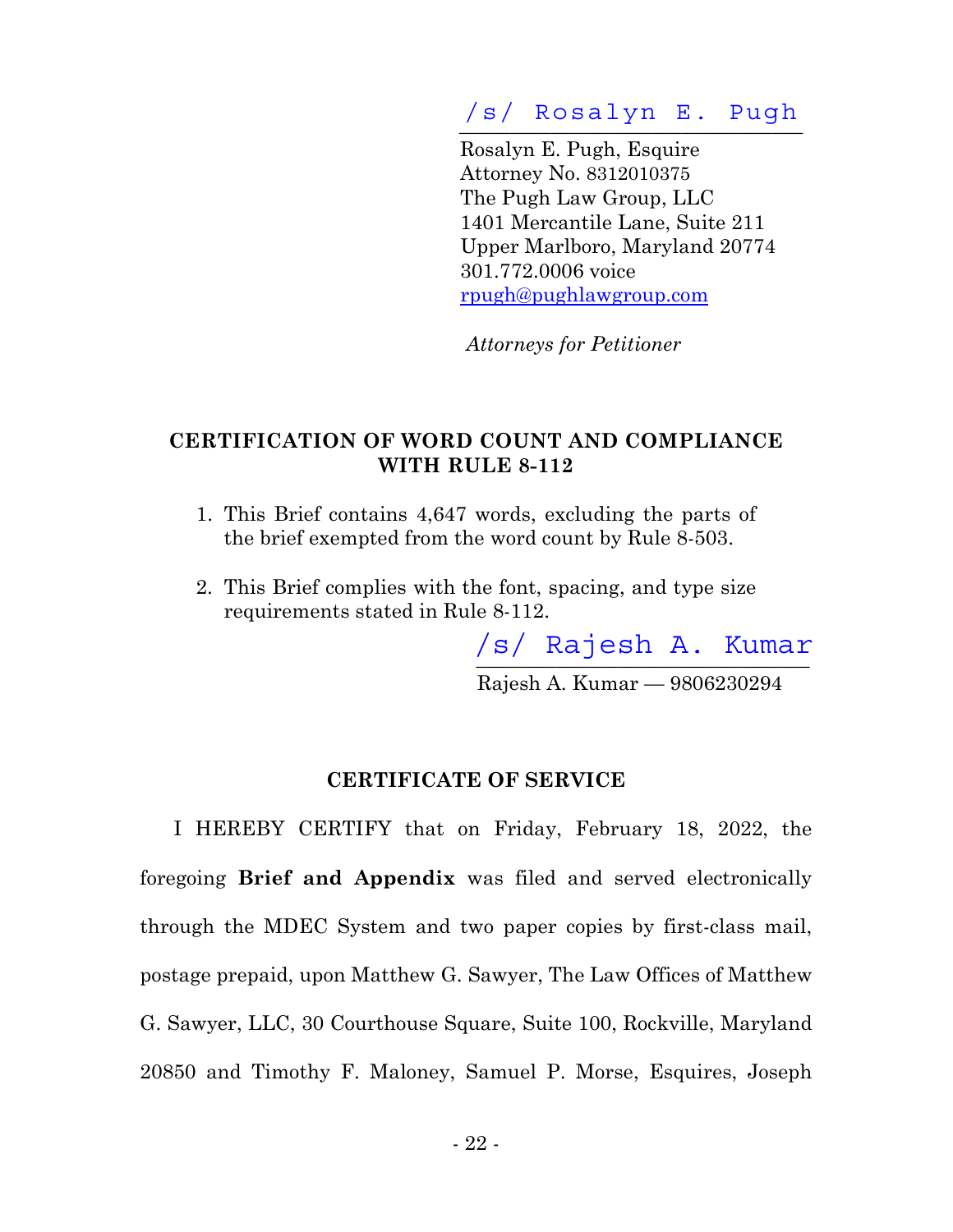Greenwald & Laake, P.A., 6404 Ivy Lane, Suite 400, Greenbelt, Maryland 20770.

 $\frac{1}{2}$ /s/ Rajesh A. Kumar

Rajesh A. Kumar — 9806230294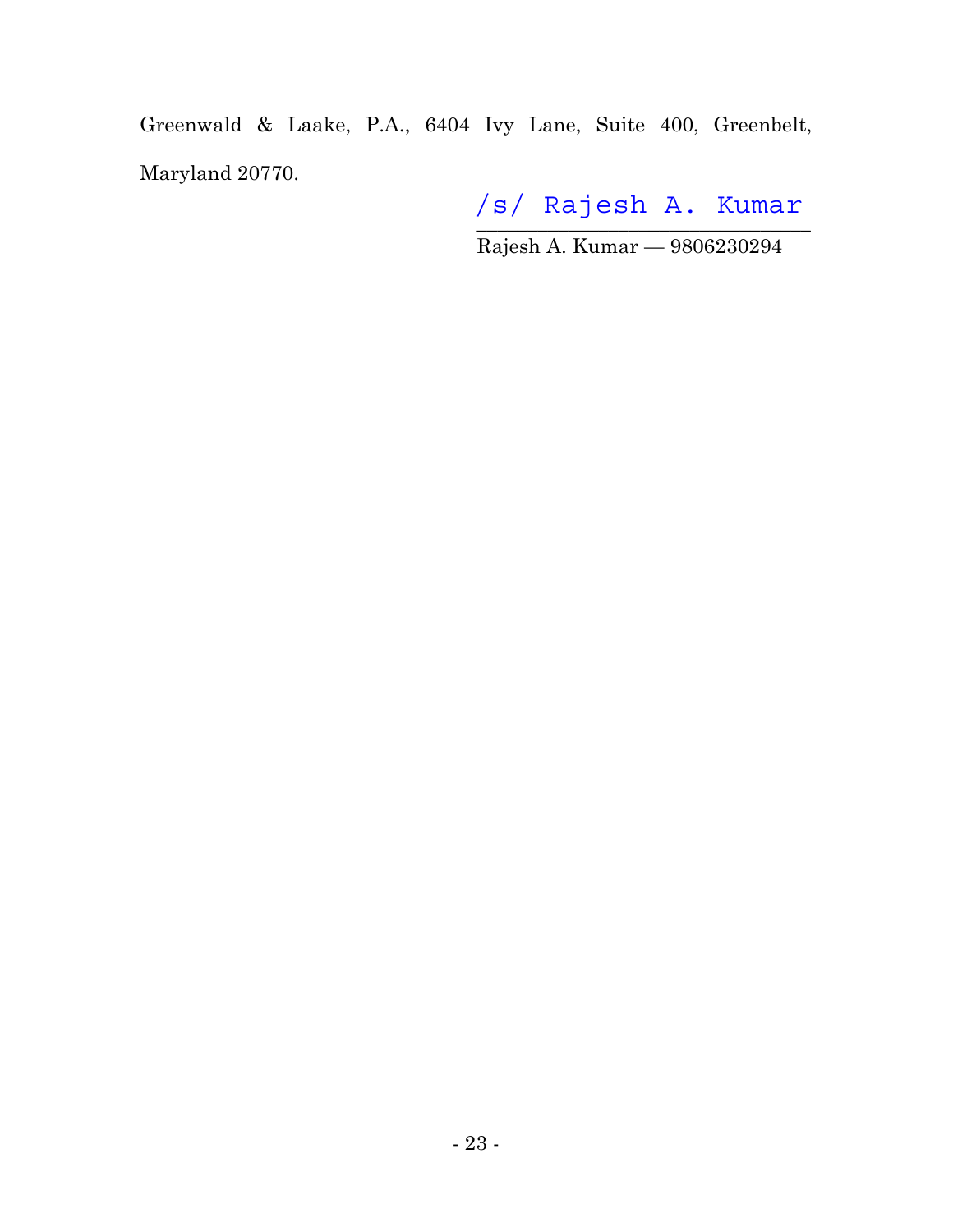# **CITATIONS AND VERBATIM TEXT OF PERTINENT CONSTITUTIONAL PROVISIONS, STATUTES, ORDINANCES, RULES AND REGULATIONS**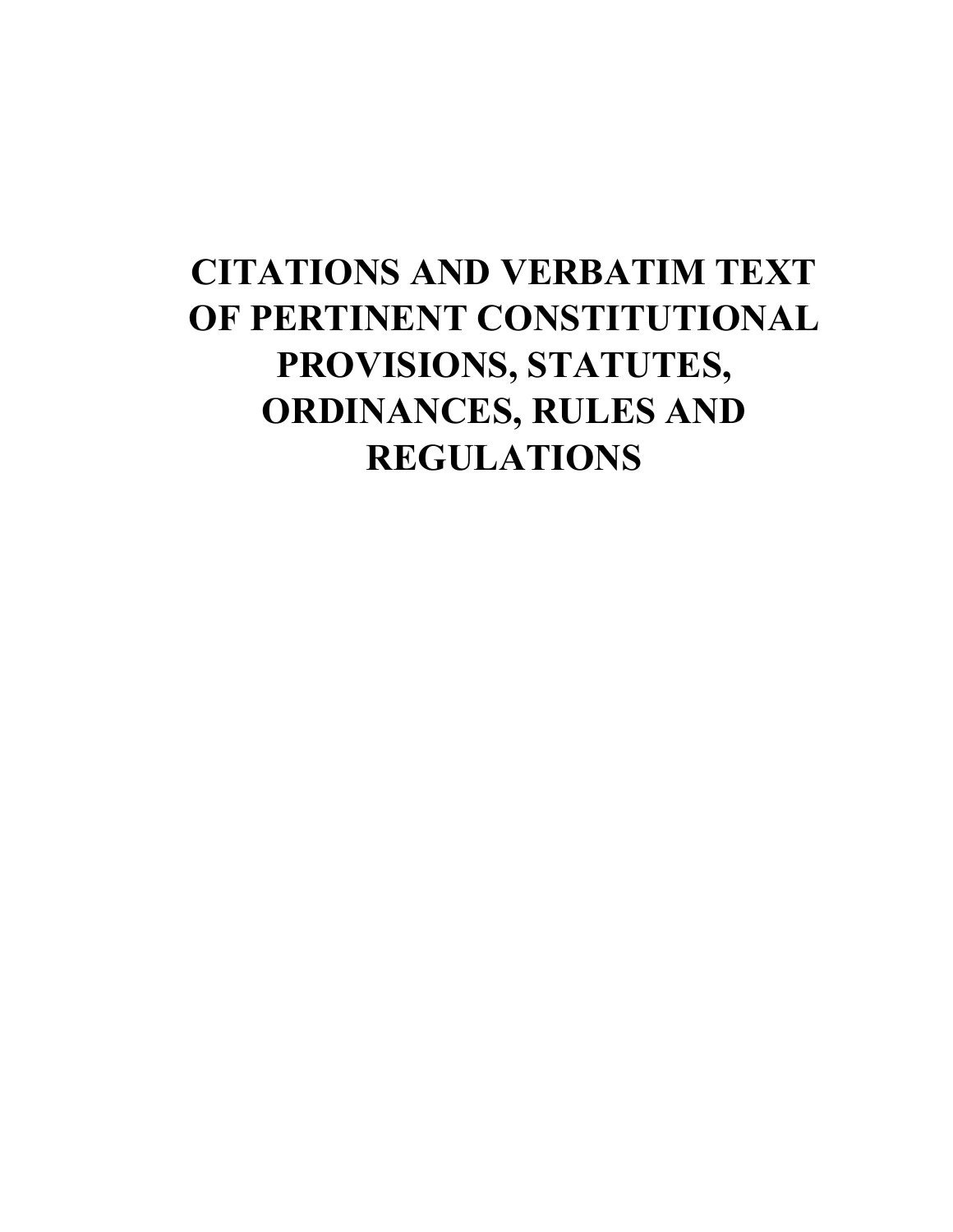#### **Section 103. Name and Boundaries.**

The corporate name shall be "Prince George's County, Maryland," and it shall thus be designated in all actions and proceedings touching its rights, powers, properties, liabilities, and duties. Its boundaries and County seat shall be and remain as they are at the time this Charter takes effect unless otherwise changed in accordance with law.

#### **Section 304. Council Districts.**

- (a) Prince George's County is hereby divided into nine Council districts.
- (b) The boundaries of the Council districts shall be established pursuant to the provisions of Section 305 of this Charter prior to the filing dates for the 1982 General Election to become effective on noon of the first Monday in December, 1982.

(Petition ratified Nov. 4, 1980)

Editor's note(s)—The composition of the nine Council Districts is set out following Section 8-121 of the County Code.

#### **Section 305. Redistricting Procedure.**

The boundaries of Council districts shall be reestablished in 1982 and every tenth year thereafter. Whenever district boundaries are to be reestablished the Council shall appoint, not later than February 1 of the year prior to the year in which redistricting is to be effective, a commission on redistricting, composed of two members from each political party chosen from a list of five names submitted by the Central Committee of each political party which polled at least fifteen percent of the total vote cast for all candidates for the Council in the immediately preceding regular election. The Council shall appoint one additional member of the Commission who shall serve as chairman. No person shall be eligible for appointment to the Commission if he holds any elected office. By September 1 of the year prior to the year in which redistricting is to be effective, the Commission shall prepare, publish, and make available a plan of Council districts and shall present that plan, together with a report explaining it, to the Council. The plan shall provide for Council districts that are compact, contiguous, and equal in population. No less than fifteen calendar days and no more than thirty calendar days after receiving the plan of the Commission, the Council shall hold a public hearing on the plan. If the Council passes no other law changing the proposal, then the plan, as submitted, shall become law, as of the last day of November, as an act of the Council, subject to Sections 320 and 321 of this Charter. Such law shall be adopted by resolution of the County Council upon notice and public hearing.

(Amended, CB-92-1974, ratified Nov. 5, 1974; Petition ratified Nov. 4, 1980; Amended, CB-69-2002, ratified Nov. 5, 2002; Amended, CB-55-2012, ratified Nov. 6, 2012)

Editor's note(s)—Members of the Prince George's County Redistricting Commission were appointed by CR-5-2001. The Commission's plan was allowed to become law without amendment by the Council.

(2021 Supp., Update 12)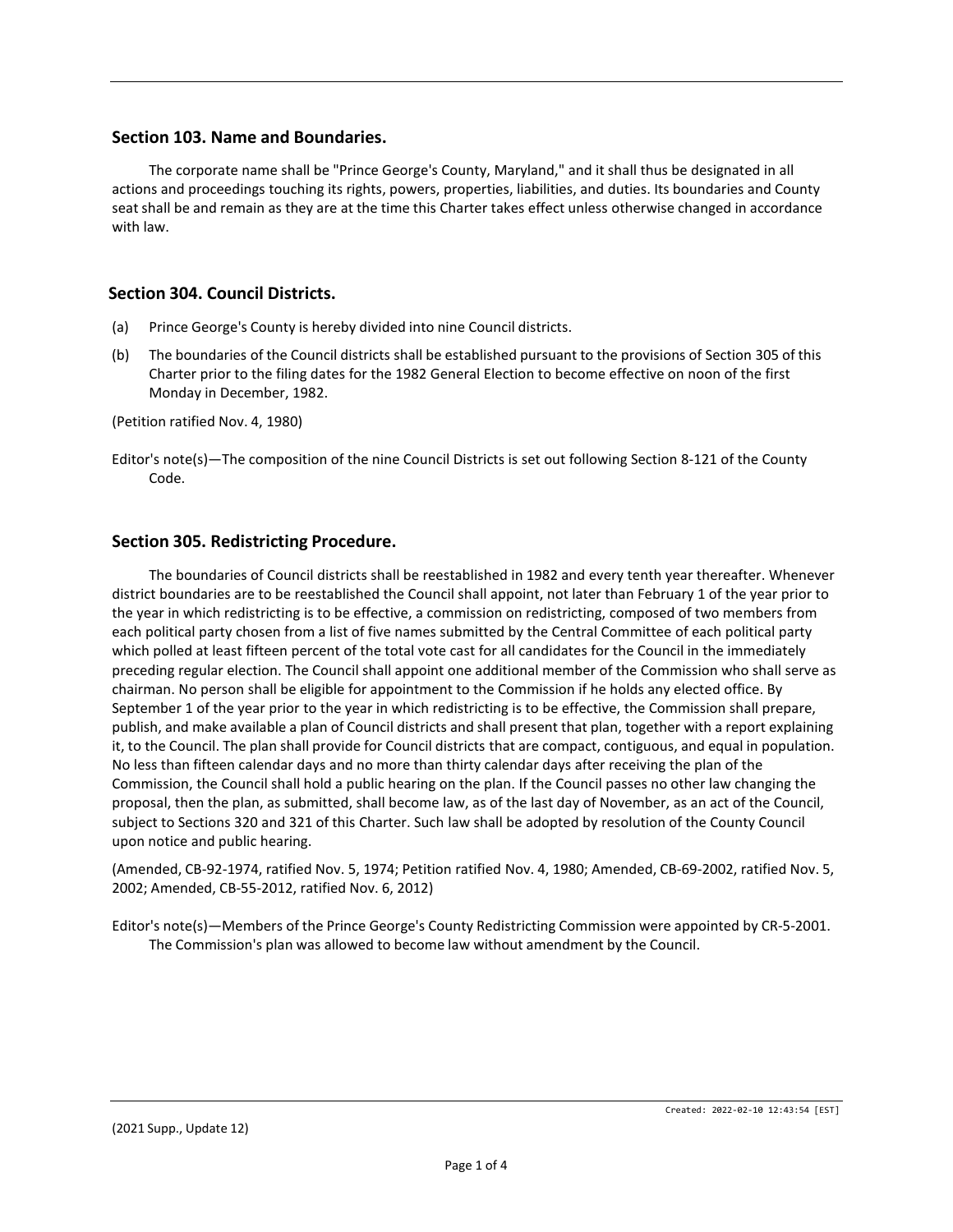Members of the 2011 Prince George's County Redistricting Commission were appointed by CR-2-2011. CB-64-2011 adopted the 2011 County Council Redistricting Plan.

#### **Section 317. Enactment of Legislation.**

Every law of the County shall be styled: "Be it enacted by the County Council of Prince George's County, Maryland." The Council shall enact no law except by bill. The subject of every law shall be described in its title. Every law enacted by the Council, except the budget law and supplementary appropriation laws, shall embrace but one subject. No law or section of law shall be revived or amended by reference to its title only. A bill may be introduced by any member of the Council on any legislative session-day of the Council. On the introduction of any bill, a copy thereof and notice of the time and place of the public hearing on the bill shall be posted by the Clerk of the Council within ten days on an official bulletin board to be set up by the Council in a public place and by any other such methods as the Council shall dictate. Additional copies of the bill shall be made available to the public and to the press. Every copy of each bill shall bear the name of the member of the Council introducing it and the date it was introduced. Within ten days following the introduction of a bill the Clerk of the Council shall schedule and give public notice of a public hearing on the bill, which hearing shall not be less than fourteen days after its introduction. The Council may reject any bill on its introduction without a hearing by a majority vote of the members of the full Council. Such public notice shall be published in the County newspapers of record and in media for public notice as defined in Section 1008 of this Charter. The public hearing may, but need not be, held on a legislative session-day and may be adjourned from time to time. After the public hearing, a bill may be finally enacted on a legislative session-day with or without amendment, except, that if a bill is amended before enactment and the amendment constitutes a change of substance, the bill shall not be enacted until it is reprinted or reproduced as amended and a public hearing shall be set thereon and proceedings had, as in the case of a newly introduced bill. Any bill not enacted by the last day of November of each year shall be considered to have failed. To meet a public emergency affecting the public health, safety, or welfare, the County may enact emergency bills. Every emergency bill shall be plainly designated as such and shall contain, after the enacting clause, a declaration stating that an emergency exists and describing the claimed emergency in clear and specific terms. The term "emergency bill" shall not include any measure creating or abolishing any office; changing the compensation, term, or duty of any officer; granting any franchise or special privilege; or creating any vested right or interest. No bill shall be enacted except by the affirmative vote of a majority of the full Council. No emergency bill shall be enacted except by an affirmative vote of two-thirds of the members of the full Council. In the event of an emergency declared by the Governor pursuant to provisions of State law, which emergency affects any part or all of Prince George's County, the Council may provide, by law, for modification of voting, quorum, and publication requirements consistent with State law, for matters relating to and necessary to respond to the emergency.

(Amended, CB-92-1974, ratified Nov. 5, 1974; Amended, CB-70-2002, ratified Nov. 5, 2002; Amended, CB-59-2006, ratified Nov. 7, 2006; Amended, CB-50-2008, ratified Nov. 4, 2008; Amended, CB-52-2014, ratified Nov. 4, 2014)

#### **Section 320. Publication of Laws.**

The Council shall cause all laws and all amendments to this Charter to be published promptly following their enactment as provided by law. Such laws and Charter amendments shall also be made available to the public at reasonable prices to be fixed by the Council.

#### **Section 321. Compilation of Laws.**

At intervals not greater than every four years, the Council shall compile and codify all laws of the County in effect at such times. Each such codification shall be submitted to the Council, and, if adopted by law, shall be known as the "Prince George's County Code." Such code shall be published with an index and such appropriate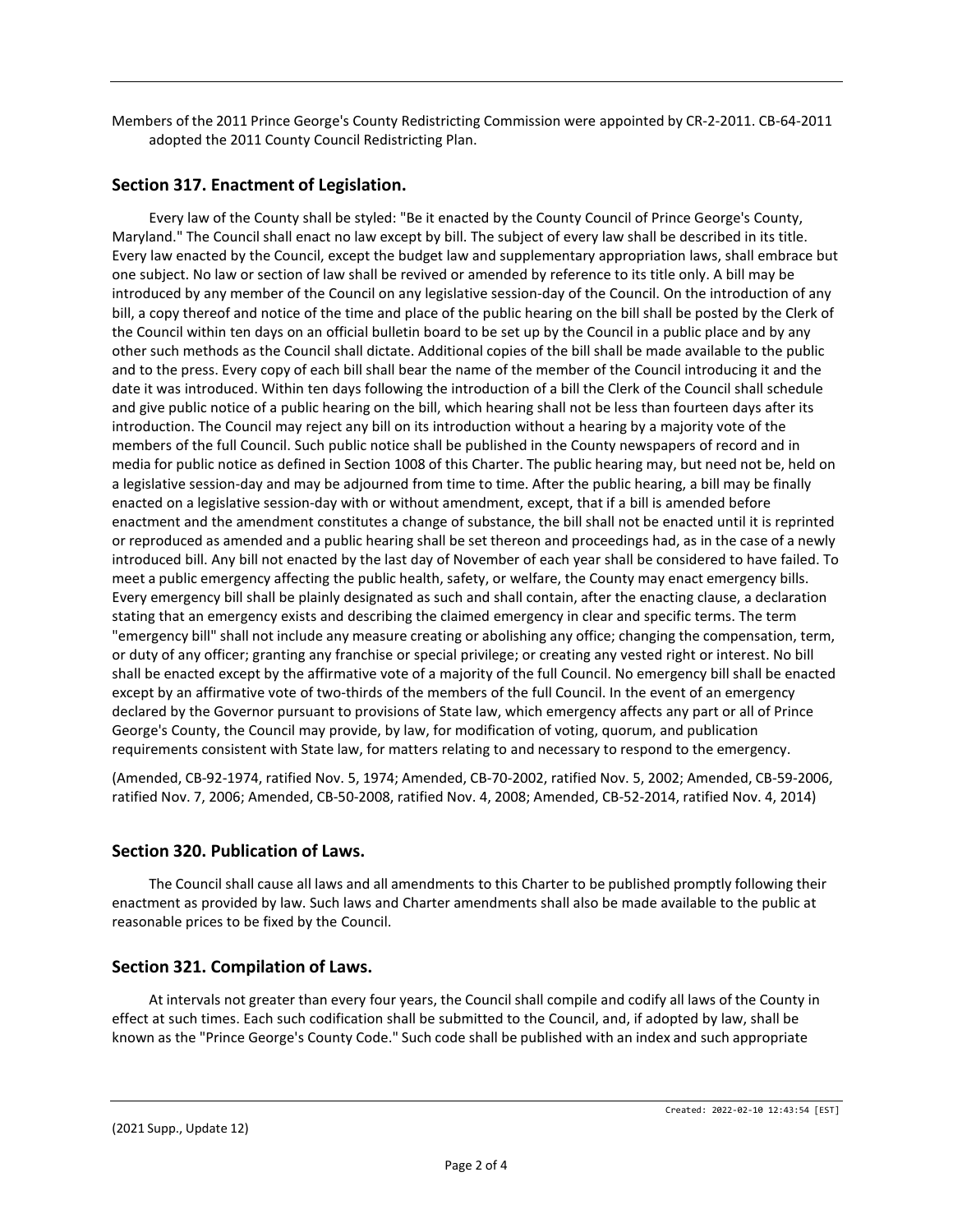notes, citations, annotations, and appendices as the Council may determine. At least annually the Council shall prepare and publish a Supplement to the County Code of laws.

(Amended, CB-67-1978, ratified Nov. 7, 1978)

#### **Section 411. Executive Veto.**

Upon the enactment of any bill by the Council, with the exception of such measures made expressly exempt from the executive veto by this Charter, it shall be presented to the County Executive within ten days for his approval or disapproval. Within ten days after such presentation, he shall return any such bill to the Council with his approval endorsed thereon or with a statement, in writing, of his reasons for not approving the same. Upon approval by the County Executive, any such bill shall become law. Upon veto by the County Executive, his veto message shall be entered in the Journal of the Council, and, not later than at its next legislative session-day, the Council may reconsider the bill. If, upon reconsideration, two-thirds of the members of the full Council vote in the affirmative, the bill shall become law. Whenever the County Executive shall fail to return any such bill within ten days after the date of its presentation to him, the Clerk of the Council shall forthwith record the fact of such failure in the Journal, and such bill shall thereupon become law. In the case of budget and appropriation bills, the County Executive may disapprove or reduce individual items in such bills, except where precluded by State law. Each item or items not disapproved or reduced in a budget and appropriation bill shall become law, and each item or items disapproved or reduced in a budget and appropriation bill shall be subject to the same procedure as any other bill vetoed by the County Executive.

(Amended, CB-92-1974, ratified Nov. 5, 1974; Amended, CB-59-2006, ratified Nov. 7, 2006)

#### **Section 1017. Definitions and Rules of Construction.**

As used in this Charter or the schedule of legislation attached hereto:

- (a) The word "bill" shall mean any measure introduced in the Council for legislative action.
- (b) The words "act," "ordinance," "public local law," and "legislative act," when used in connection with any action by the Council, shall be synonymous and shall mean any bill enacted in the manner and form provided in this Charter.
- (c) The word "resolution" shall mean a measure adopted by the Council having the force and effect of law but of a temporary or administrative character.
- (d) The word "law" shall be construed as including all acts, public local laws, ordinances, and other legislative acts of the Council, all ordinances and resolutions of the County Commissioners not hereby or hereafter amended or repealed, and all public general laws and public local laws of the General Assembly in effect from time to time after the adoption of this Charter, whenever such construction would be reasonable.
- (e) The words "enact," "enacted," or "enactment," when used in connection with the legislative acts of the Council, shall mean the action by the Council in approving any item of legislative business prior to its submission to the County Executive for his approval or veto.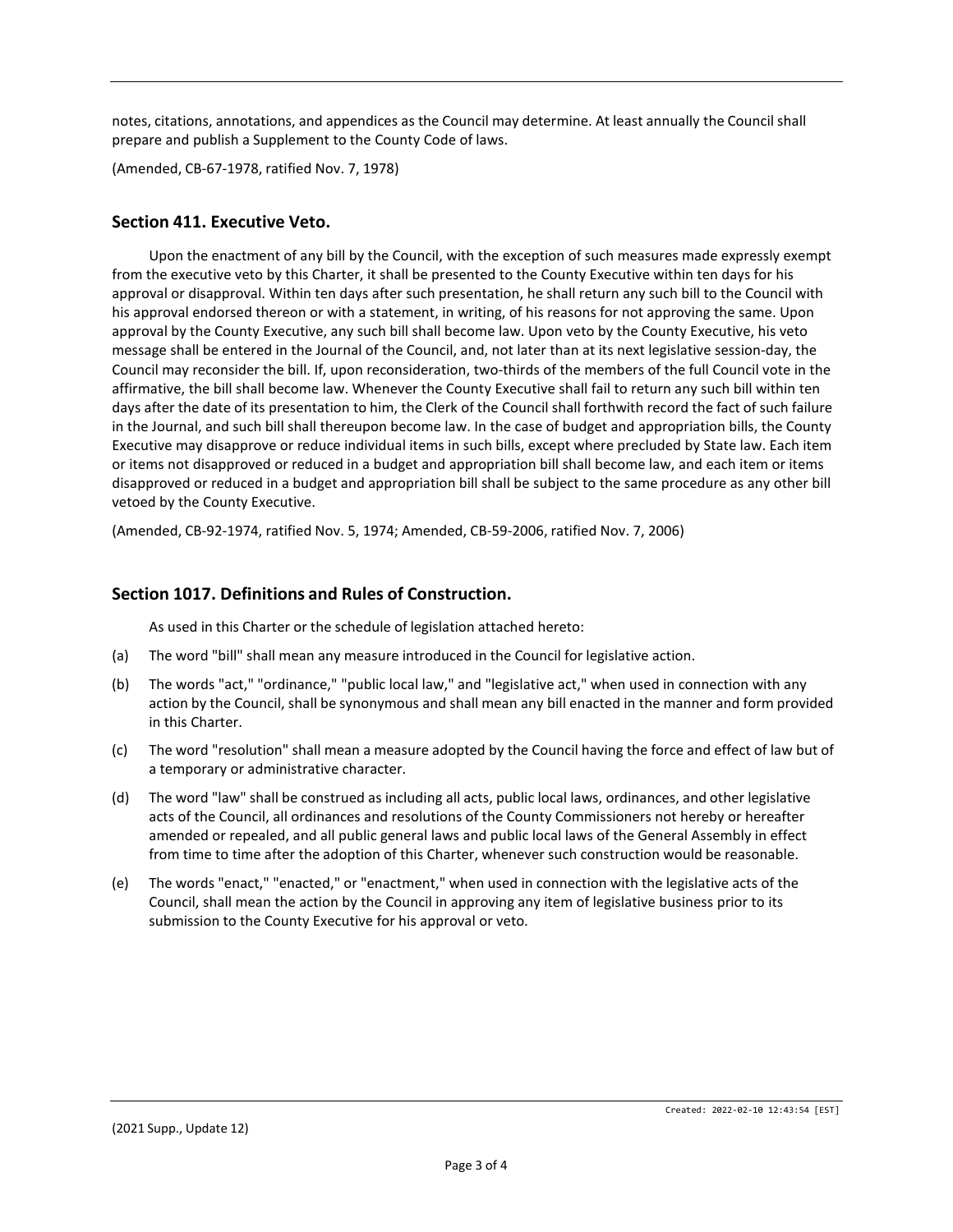- (f) The word "State" shall mean the State of Maryland.
- (g) The words "State law" shall mean all laws or portions of law enacted by the General Assembly of Maryland which may not be repealed by the Council after the effective date of this Charter.
- (h) The word "shall" shall be construed as mandatory and the word "may" shall be construed as permissive.
- (i) The word "person" shall include the words "individual," "corporation," "partnership," and "association" unless such a construction would be unreasonable.
- (j) The word "officer" shall include the word "councilman."
- (k) The words "County Executive" shall be construed as meaning the chief executive officer of the County and the elected Executive Officer mentioned in Section 3, Article XI-A of the Constitution of Maryland.
- (l) Whenever in this Charter the masculine gender is used, such words shall be construed to include the feminine gender.
- (m) The word "agency" when used to designate a subordinate element of government shall be construed as including all offices, departments, institutions, boards, commissions, and corporations of the County government and, when so specified, all other offices, departments, institutions, boards, commissions, and corporations which receive or disburse County funds.
- (n) The words "administrative officers" as used in Section 313 of this Charter shall mean the head of any agency which receives or disburses County funds.
- (o) When computing a period of time in days, the day of the event shall not be included in the computation, but the last day shall be included in the determination. Unless the words "calendar days" are used, Saturdays, Sundays, and holidays observed by the County shall not be included.
- (p) The words "qualified voter," wherever they appear in this Charter, shall mean "registered voter."

(Amended, CB-92-1974, ratified Nov. 5, 1974; Amended, CB-40-1976, ratified Nov. 2, 1976; Amended, CB-109- 1978, ratified Nov. 7, 1978; Amended, CB-71-2002, ratified Nov. 5, 2002)

#### **Section 1101. Effective Date of Charter.**

This Charter shall become effective on the thirtieth day following its adoption, except as otherwise specifically provided in the Transitional Provisions (Article XII) of this Charter.

Editor's note(s)—The Charter was adopted by County voters on Nov. 3, 1970.